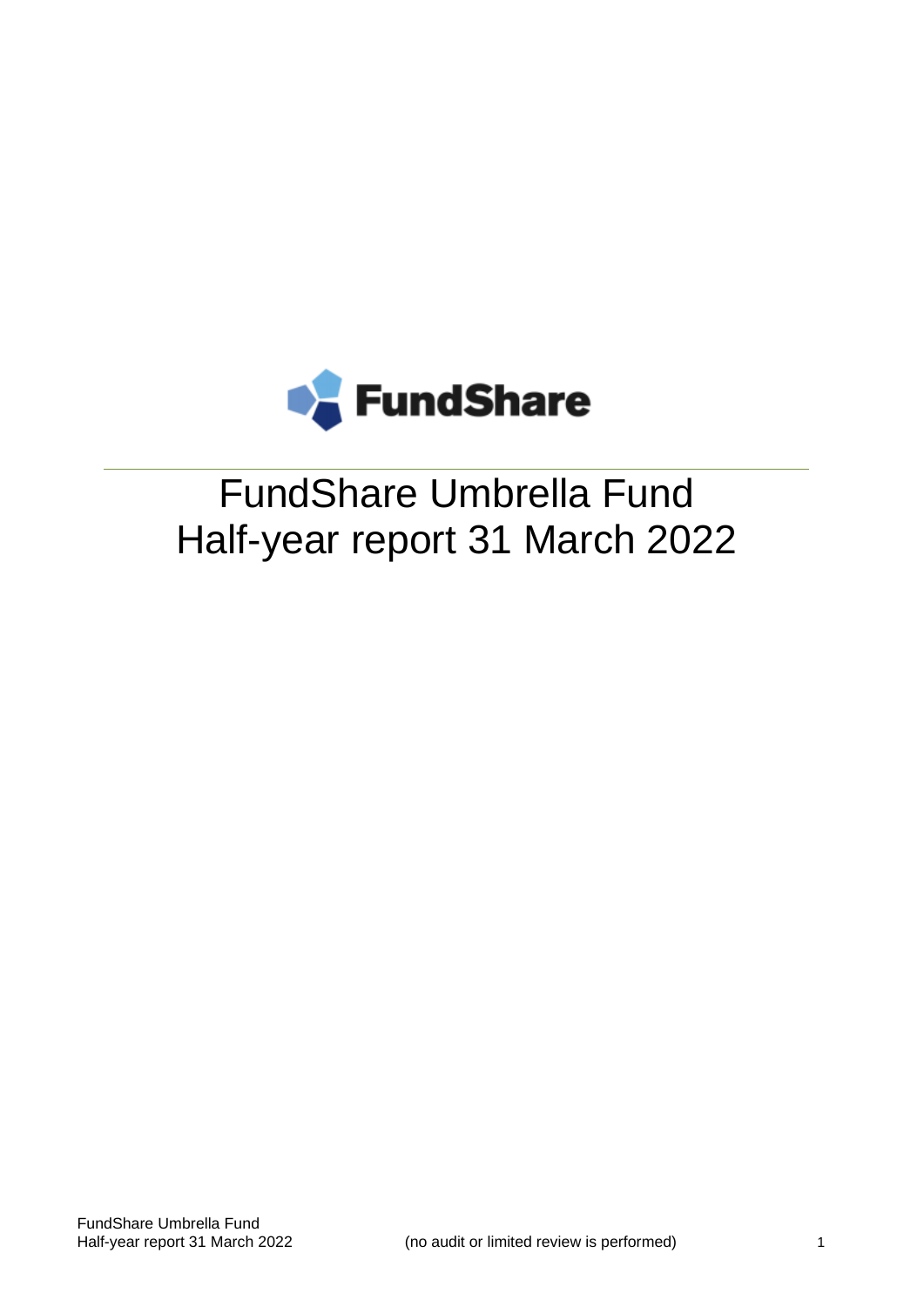

## **Contents**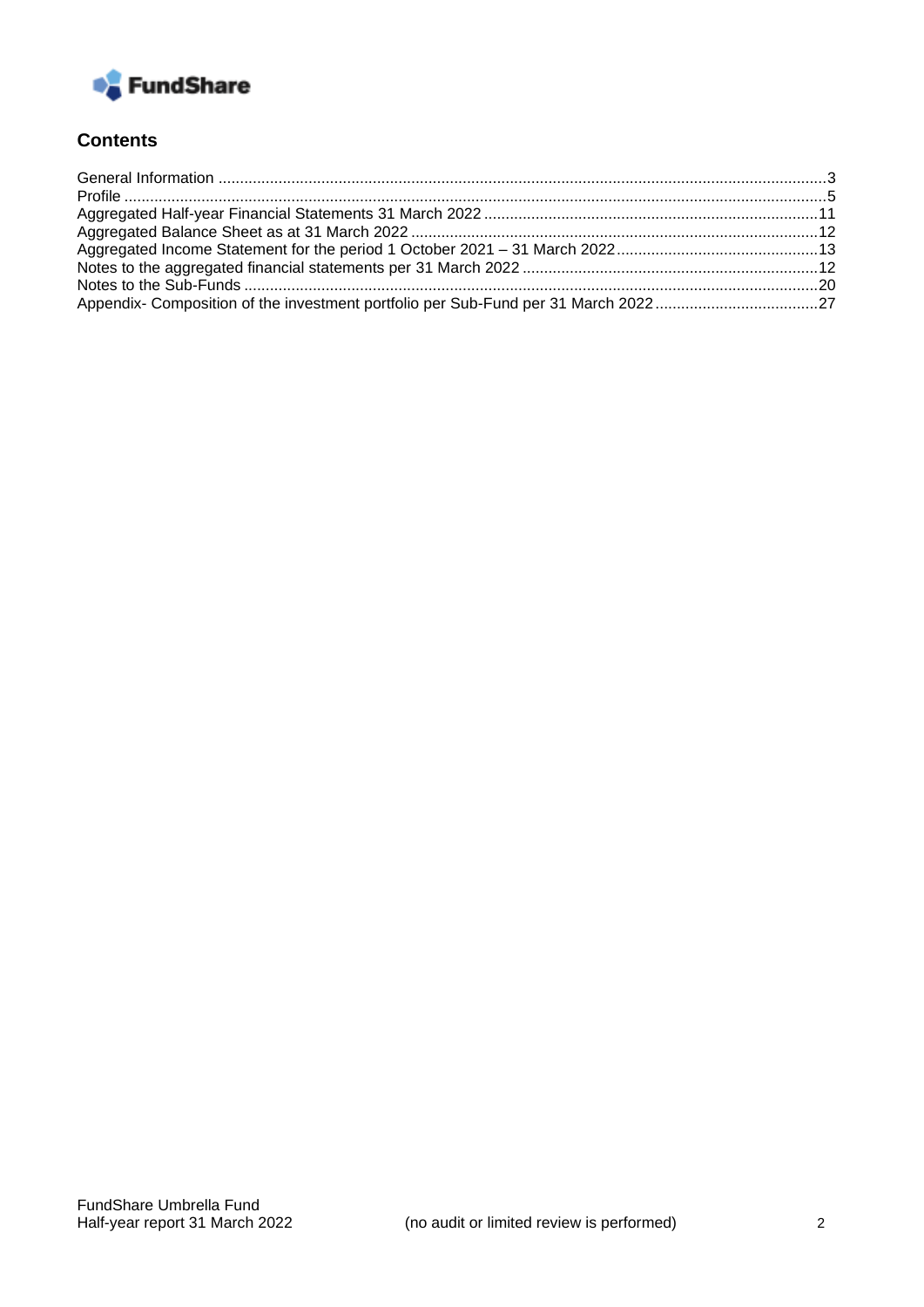

## <span id="page-2-0"></span>**General Information**

FundShare Umbrella Fund (the "Fund"), an umbrella fund based in Amsterdam, The Netherlands, was founded on 12 April 2012 and consists of multiple Sub-Funds.

#### **Manager**

FundShare Fund Management B.V. Duivendrechtsekade 82 1096 AJ Amsterdam T: +31(0) 20 247 72 77 F: +31(0) 20 247 72 99 E: [www.fundshare.nl](https://fundshare.nl/)

#### **Depositary**

CACEIS Bank S.A., Netherlands Branch De Entree 500 1101 EE Amsterdam **Nederland** T: +31(0) 20 557 59 11

#### **Legal Owner**

Stichting Legal Owner FundShare Umbrella Fund Duivendrechtsekade 82 1096 AJ Amsterdam T: +31(0) 20 247 72 77 F: +31(0) 20 247 72 99

#### **Custodian & broker**

flatexDEGIRO Bank Dutch Branch Rembrandt Tower 9th floor Amstelplein 1 1096 HA Amsterdam T: +31(0) 20 535 34 80 F: +31(0) 20 535 34 99

CACEIS Bank S.A., Netherlands Branch De Entree 500 1101 EE Amsterdam Nederland T: +31(0) 20 557 59 11

#### **Administrator**

FundShare Administrator Activities B.V. (merged with the Manager on 10 December 2021) Duivendrechtsekade 82 1096 AJ Amsterdam T: +31(0) 20 247 72 77 F: +31(0) 20 247 72 99

#### **Auditor**

Mazars Accountants N.V. Delflandlaan 1 1007 JG Amsterdam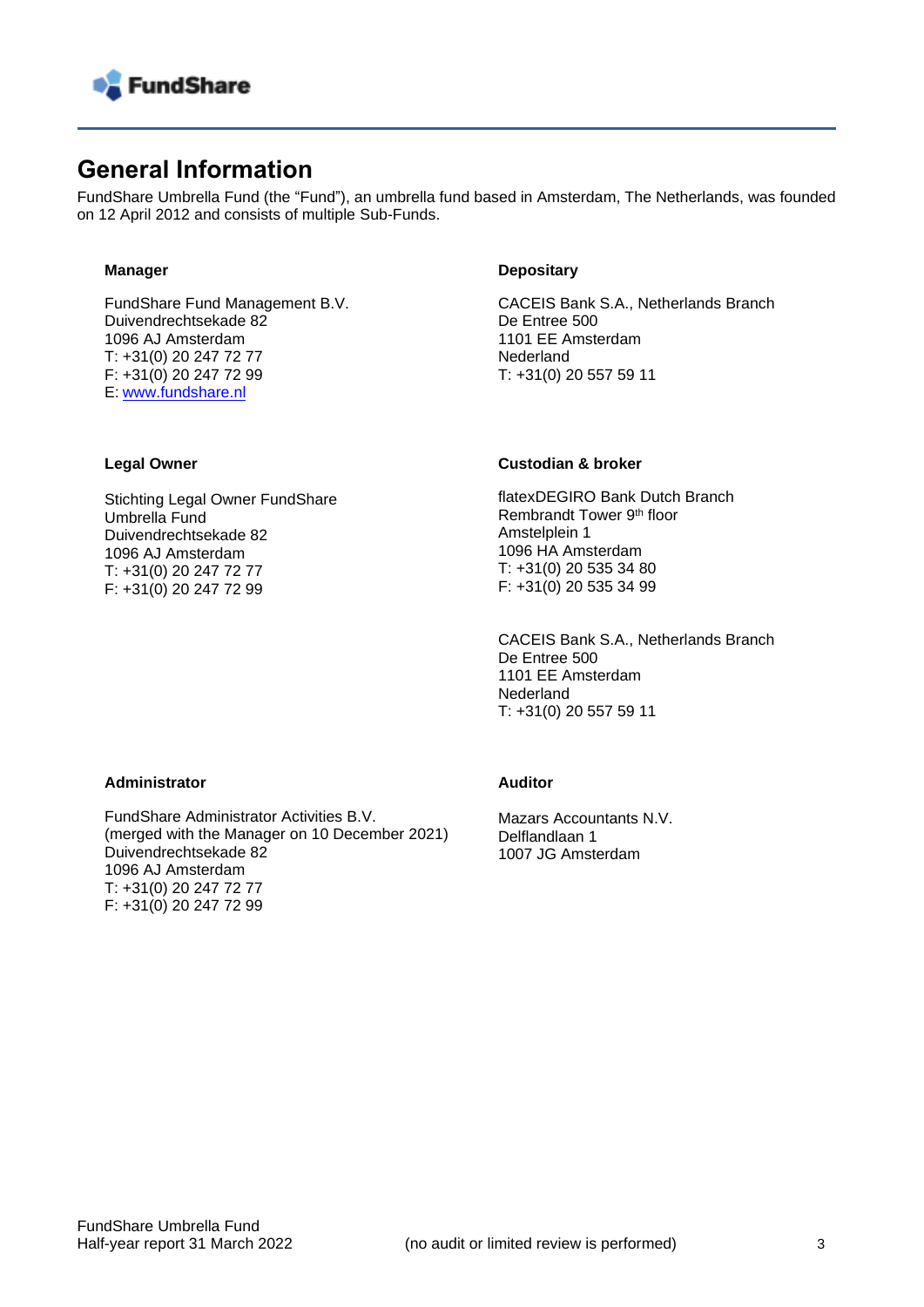

#### **Operating company**

- **Beaumont Capital Fixed Income** Fund (liquidated per 31 December 2020)
- Beaumont Capital Equity Fund (liquidated per 27 January 2021)

Beaumont Capital N.V. Straatweg 33 3600 HA Maarssen  $T: + 31(0)$  346 237 300 E: info@beaumont.capital

#### **Operating company**

- Post Opbouw Inkomens Fund
- Post Helder Aandelen Fund (liquidated per 23 March 2021)

De Vermogensbeheerders B.V. Dorpsstraat 27 5261 CJ Vught T: +31(0) 73 303 29 81 E: [Info@devermogensbeheerders.nl](mailto:Info@devermogensbeheerders.nl)

#### **Operating company**

- Slim Vermogensbeheer Stable Strategy Fund (liquidated per 30 July 2021)
- **·** Slim Vermogensbeheer Dynamic Strategy Fund (liquidated per 30 July 2021)
- **Example 15 Slim Vermogensbeheer Balanced** Strategy Fund (liquidated per 30 July 2021)

<span id="page-3-0"></span>Auréus Groep B.V. Nedinscoplein 7 5912 AP Venlo • T: + 31(0)77 351 78 58

#### **Operating company**

Sequoia Quantum Satis Fund

Sequoia Vermogensbeheer N.V. Kantoor Oosterbeek Stationsweg 6 6861 EG Oosterbeek T: +31(0) 26 339 02 90 E: [info@sequoiabeheer.nl](mailto:info@sequoiabeheer.nl)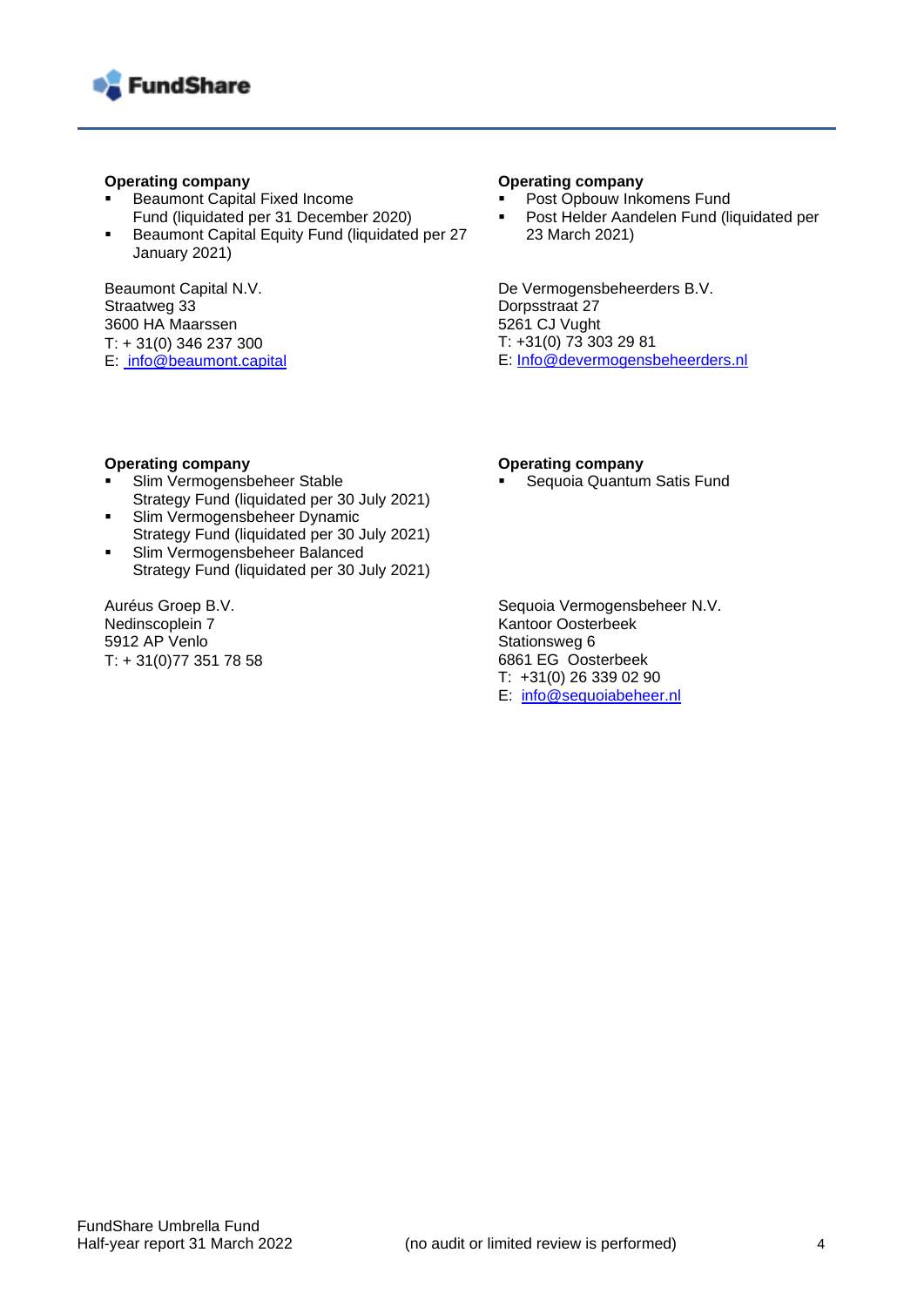

# **Profile**

#### **General**

The Fund was established on April 12, 2012 for an indefinite period of time. The Fund's business address is at the office of the manager of the Fund: FundShare Fund Management B.V.

#### **Key Investor Information Document ("Essentiële Beleggersinformatie") and Prospectus**

For this Fund a Key Investor Information Document applies containing Sub-Fund information with respect to its costs and risks. The Key Investor Information Document and the Prospectus are available on: [www.fundshare.nl.](https://fundshare.nl/documenten)

#### **Alternative Investment Fund**

The Fund is an Alternative Investment Fund (AIF) and not an Undertakings for Collective Investments in Transferable Securities (UCITS) as defined in the Wet Financieel Toezicht (Wft) and is established for the purpose of distribution to professional and retail investors in the European Union.

#### **Contractual arrangement**

The Fund is a contractual arrangement created under the laws of The Netherlands. As such the Fund itself is not a legal or natural person. The Fund is divided into sub-funds (the "Sub-Funds"). Each Sub-Fund is the aggregate of the assets less the accrued debts, liabilities and obligations as managed by the Manager and held by the Legal Owner in its own name and capacity in relation to such Sub-Fund and is governed by the Prospectus of the Fund ("Prospectus"). FundShare Fund Management B.V (the "Manager") acts as the manager of the Fund. The Fund's business address is at the office of the Manager. Investors can subscribe to acquire Participations (or Units) in the Sub-Fund (the "Participations (or Units)"). Each Participation (or Unit) sees to a proportionate share of the Net Asset Value of the applicable Sub-Fund. The Fund is governed by the Terms and Conditions, which apply to the Participants, the Manager and the Legal Owner. Under Dutch law, a contractual fund may be considered a contract sui generis (overeenkomst van eigen aard).

#### **Tax transparency**

The Fund (and therefore each Sub-Fund) are structured as a transparent entity for Dutch tax purpo*ses.* The Fund and each Sub-Fund are from Dutch tax perspective, a so-called "closed fund for joint account" (*besloten fonds voor gemene rekening*). This means that the Fund is fiscally transparent and is therefore not subject to Dutch corporate income tax or dividend withholding tax. For fiscal purposes, the assets and liabilities, as well as the revenue and the costs of the Fund, are directly allocated to the Participants pro rata to their number of Participations (or Units), subject to and in accordance with the Prospectus. Therefore, as a consequence of its tax transparency, any income and gains realised by investing through the Sub-Fund are attributed to the Participants as if the participants were investing directly in the investment portfolio of a Sub-Fund. Tax transparency is amongst others achieved if the Participations (or Units) can only be issued and redeemed by the Fund itself. This means that Participations (or Units) can only be redeemed or transferred through the Manager and the transfer or the creation of derived rights in relation to Participations (or Units) is restricted.

#### **Umbrella structure**

The Fund is an open-ended contractual umbrella fund consisting of one or several Sub-Funds. It offers prospective investors the opportunity to participate in one or more Sub-Funds. Participations issued by the Fund relate to a specific Sub-Fund. Each Sub-Fund is separately administered and represents the aggregate of the assets minus the accrued debts, liabilities and obligations as managed by the Manager, held by the Legal Owner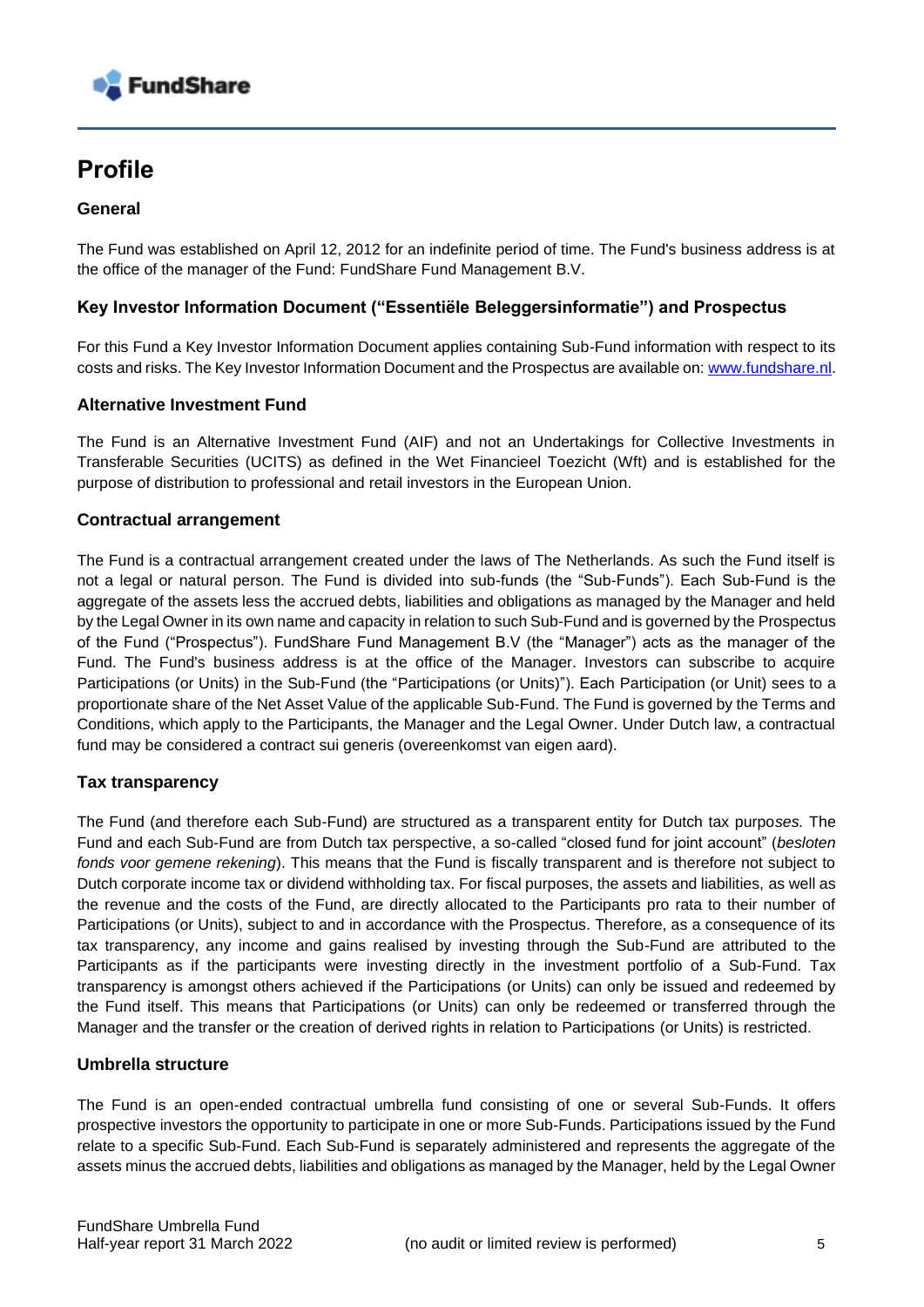

in its own name and capacity in relation to such Sub-Fund and governed by this Prospectus. Each Participation (or Unit) sees to a proportional share in the NAV of the applicable Sub-Fund.

A single portfolio of Investments is maintained per Sub-Fund and is invested in accordance with the investment objectives and investment policy applicable to that Sub-Fund. The investment objective, policy, as well as the risk profile and other specific features of each Sub-Fund are set forth in the respective Supplement. Each Sub-Fund has a separate administration, to ensure, among others, that all proceeds and costs attributable to a Sub-Fund can be accounted for and allocated to that Sub-Fund. An increase or decrease of the value of the portfolio allocated to a Sub-Fund is exclusively for the benefit or expense of the Participants in such Sub-Fund.

The Manager may, at any time, create additional Sub-Funds whose features and investment objectives may differ from those of the existing Sub-Funds. Upon creation of new Sub-Funds or Classes, the Prospectus will be updated and/or supplemented accordingly. The Sub-Funds enable investors to choose between one or more investment objectives by investing in different portfolios of Investments.

The Participations (or Units) to each Sub-Fund may be classified into Classes. The Manager may in its discretion differentiate between Classes without limitation as to currency of denomination, distribution policy and hedging strategies, fees and expenses, subscription or redemption procedures.

Participations (or Units) of the different Sub-Funds may be issued and redeemed at prices computed on the basis of the NAV per Participation (or Unit) of the relevant Class within the relevant Sub-Fund, as defined in Prospectus and the relevant Supplement. The following subjects are covered in the supplement to the Prospectus regarding a Sub-Fund:

- **■** Investment Objective:
- **■** Investment Policy and Techniques;
- **Investment Restrictions:**
- Investment Risks:
- Operating Company;
- Fees and Expenses; and
- **Fund Characteristics.**

#### **The Sub-Funds**

As of the date of this report, the following Sub-Funds have outstanding issued Participations (or Units):

- Sequoia Quantum Satis Fund; and
- Post Opbouw Inkomens Fund.

#### **Segregated liability and principle of limited recourse (***beperkt verhaalsrecht***)**

In accordance with article 1:13 and 4:37j Wft, the assets of a Sub-Fund will first be used to satisfy claims arising from the Management and Custody of that Sub-Fund and then from the Participations (or Units) in that Sub-Fund, before any other claim may be satisfied. In addition, the Manager requires each service provider or counterparty that provides services or enters into Investment transactions or positions in relation to a Sub-Fund, to agree that recourse to fund assets will only be possible for claims in relation to that particular Sub-Fund. Although the portfolio assets are administrated separately, all Investments of the several Sub-Funds are held by the Legal Owner. In order to protect the assets of the one Sub-Fund against losses incurred in another Sub-Fund, the laws of The Netherlands provide for a segregation of liability between the assets of the different Sub-Funds.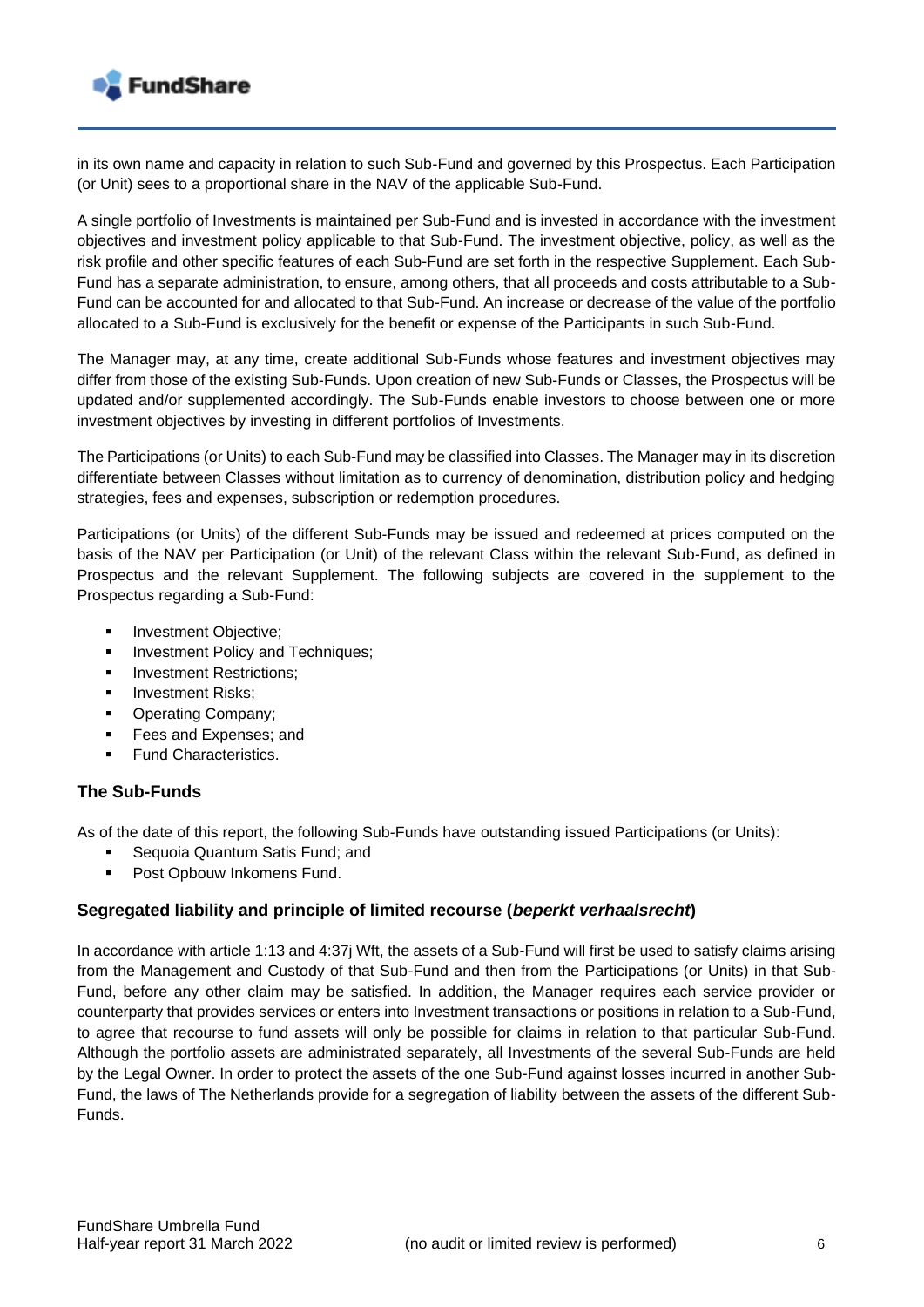

#### **Manager**

The Manager was established on 9 August 2006 and has its registered office in Amsterdam in accordance with its articles of association. The Manager is registered with the Chamber of Commerce and Industry in Amsterdam under number 34252934.

#### **Financial Supervision**

The Manager (FundShare Fund Management B.V.) is authorized by The Netherlands Authority for Financial Markets (AFM) and the Dutch Central Bank (together the Financial Supervisors) to act as a Manager of investment entities and accordingly has been granted a license under the Wft. The AFM and DNB are the joint supervisory authorities pursuant to the Wft. The supervision by the AFM primarily relates to conduct of business supervision whereas the supervision of DNB focuses on prudential aspects. A license under the Wft provides certain safeguards to investors as licenses are only granted if requirements with respect to expertise and integrity, capital adequacy, the conduct of business and information provisions are satisfied. The Manager is furthermore subject to periodic reporting and compliance requirements with guidance and directions of the AFM and DNB.

#### **AIFMD & UCITS license**

The Financial Supervisors have licensed the Manager on 3 November 2006 pursuant to article 2:67 Wft (management of AIFs) and on 17 June 2014 also pursuant to article 2:69c Wft (management of UCITS).

#### **MMFR extension of UCITS license**

As per 31 March 2019, the AFM has permitted the Manager to manage Money Market Funds (*geldmarktfondsen*) in relation to the Money Market Funds Regulation ("MMFR"). The MMFR is the new European Union (EU) regulatory framework aimed at ensuring the stability and integrity of MMFs which are established, managed or marketed in the EU.

#### **Depositary**

#### **Tasks and duties**

Pursuant to the Wft, the custody of the assets of the Fund is entrusted to a depositary, CACEIS Bank S.A., Netherlands Branch (the "Depositary"). This concept of custody should not be understood as the 'safekeeping' of the assets only, but also as 'supervision' of these assets. The Depositary must, at all times, have knowledge of how the assets of the Fund are invested and where and how these assets are available. The tasks of an AIFMD-depositary are divided into three categories: cash flow monitoring, safekeeping duties and oversight duties. The Depositary is not the legal owner of the assets of the Fund ('Legal Owner'). This role is fulfilled by a separate entity, Stichting Legal Owner FundShare Umbrella Fund as the Legal Owner.

#### **Contractual claim against the Legal Owner**

A Participation (or Unit) gives the participant a contractual claim against the Legal Owner for payment of an amount equal to the NAV of a pro rata share in the (Sub-)Fund subject to the Prospectus. As such, participants have no proprietary rights with respect to the assets of the (Sub-)Fund but an economic (beneficial) interest in the assets and liabilities of the Sub-Fund. The Legal Owner holds the investments of the Sub-Funds in its own name in an account with the Custodian under a client agreement with the Custodian.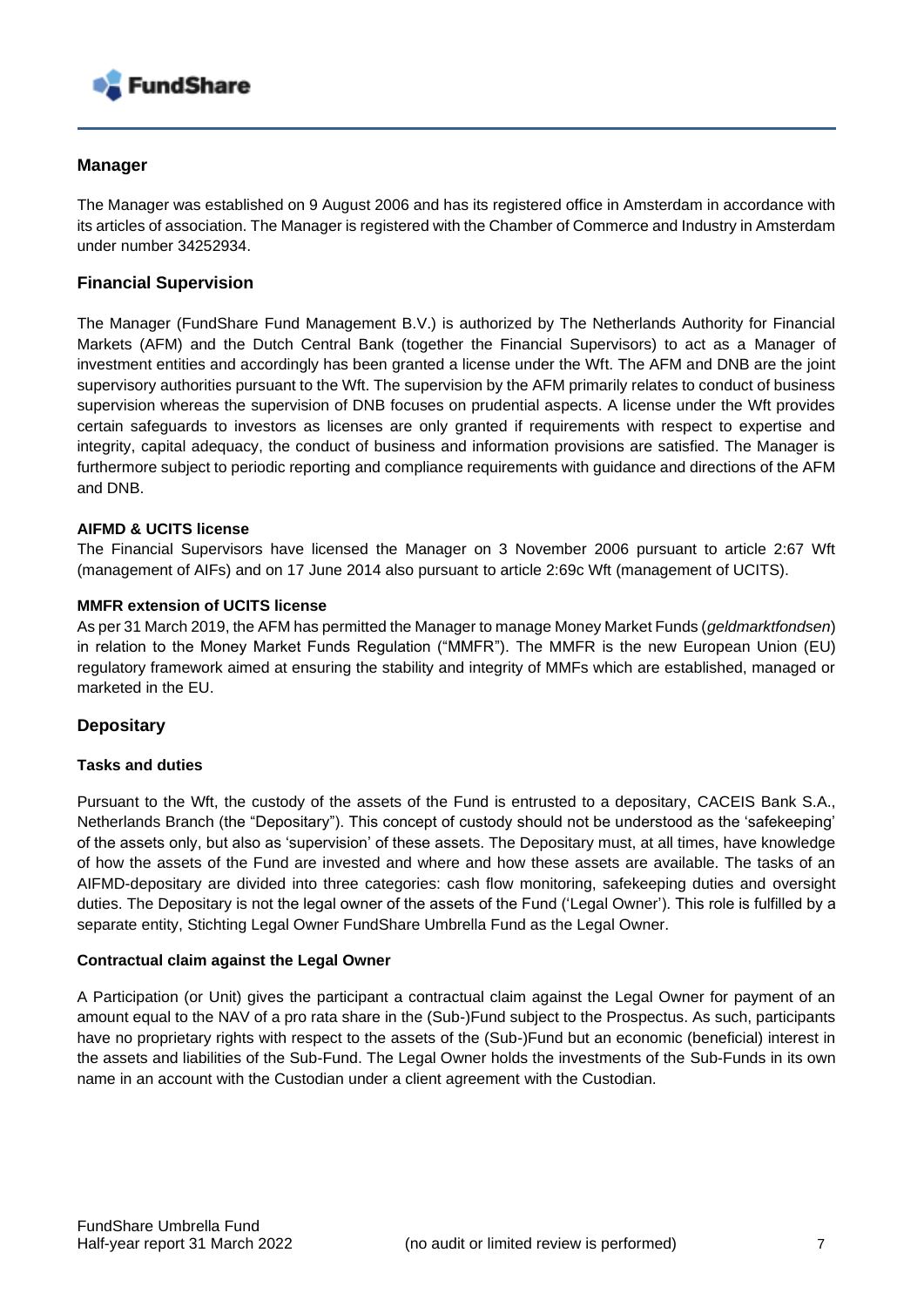

#### **Investment risks**

The Fund is exposed to a number of investment risks due to the nature of its activities. The financial instrument risks as part of overall investment risks are stated in the disclosure notes (paragraph 4) to the aggregated financial statements of the Fund.

#### <span id="page-7-0"></span>**Portfolio Concentration Risk**

Although the strategy of certain Sub-Funds (investing in a limited number of equity or debt securities/issuers) has the potential to generate attractive returns over time, it may increase the volatility of such Sub-Fund's investment performance as compared to funds that invest in a larger number of securities. If the securities in which such portfolios invest perform poorly, the Sub-Fund could incur greater losses than if it had invested in a larger number of securities.

#### ▪ *Operational Risk*

Operational risk may be incurred across business activities and support control functions (e.g. information technology and trade processing). The business is highly dependent on its ability to execute, on a daily basis, a large number of orders in different financial instruments across numerous global markets and to reconcile callbacked orders by the exchange against street side broker positions to ensure integrity, completeness and accuracy of the trading database. The human failure can occur in all processes where humans are involved. Settlement processes are performed by employees. Entering transactions and reconcile positions are done manually. The operational risk can also manifest due to non-ethical behaviour like fraud, market abusing trades, market manipulation.

#### ▪ *Conflict-of-interest risks*

The Manager, Depositary, the Administrator, the Custodian, and Operating Company and/or a Sub-Custodian might encounter a conflict of interest with the Fund or each other when performing their duties. Should this happen, an effort will be made to find a solution for the Fund as soon as possible without harm as a result of such conflict. The Manager and/or the directors can involve themselves directly or indirectly in investments in and the management of other funds (investment or otherwise) that trade assets also traded by the Fund. Neither the Manager nor the directors will have a duty to allocate any investment opportunities to the Fund in their entirety but, if the situation arises, they will divide such opportunities between the Fund and their other clients equally.

#### ▪ *Liquidity Risk*

Liquidity risk means the risk that a position in the portfolio cannot be sold, liquidated or closed at limited cost in an adequately short time frame. In some circumstances, investments may be relatively illiquid making it difficult to acquire or dispose of them at the prices quoted on the various exchanges. Accordingly, the Fund's ability to respond to market movements may be impaired and the Fund may experience adverse price movements upon liquidation of its investments. If trading on an exchange is suspended, the Fund may not be able to execute trades or sell positions at prices that the Fund believes are desirable.

#### ▪ *Sustainability Risk*

Sustainability risks are Environmental, Social or Governance (ESG) events or conditions that, if occurring, could cause an actual or a potential material negative impact on the value of the investment. Examples are climaterelated and environmental risks, poor governance practices and/ or significant social issues. To identify and assess the sustainability risk that each fund is exposed to, the Manager uses an internal ESG-score for each Sub-Fund and on a total Fund level. This internal score is based on the ESG-scores per investment of the Fund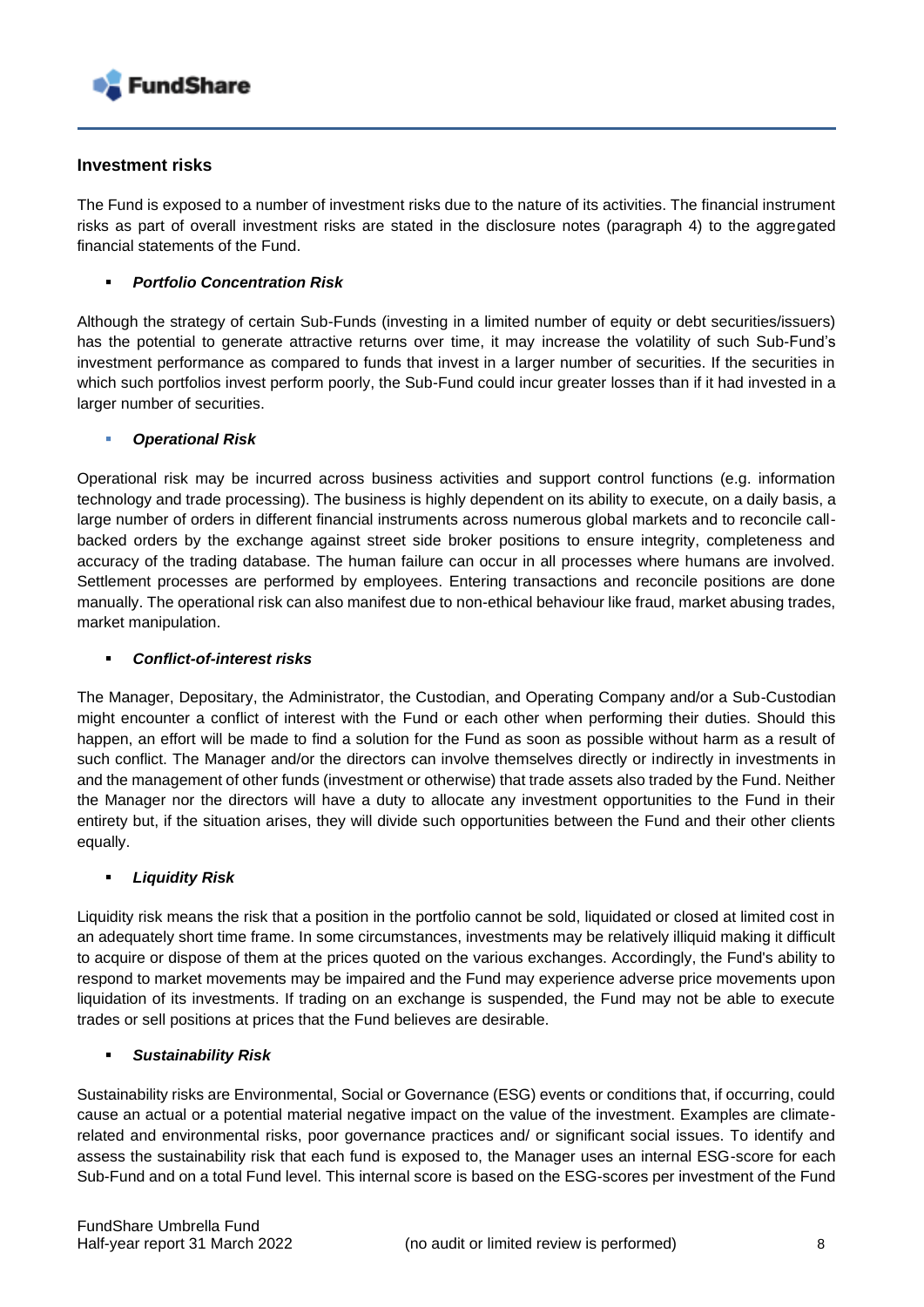

(if available) of widely used data vendors. The Manager expects that companies (share or bond issuers) with high ESG-scores will generally have a lower exposure to sustainability risk. As such, on a Fund-level, the Manager expects that the exposure to sustainability risks is higher for funds with a low overall ESG-score compared to funds with a high overall ESG-score. Exposure to sustainability risks is managed in the same way (using the overall risk management framework) as exposure to other investment risks. In practice, that means that if exposure to sustainability risks exceeds the risk limits as defined in the risk management policy, actions can be taken to mitigate the sustainability risk exposure. To that end, investments with a very poor ESG-score can be considered to be excluded for the portfolio (in order to avoid material adverse impact on the value of the portfolio). The investments with the lowest internal ESG-score (1) will be analyzed by Portfolio Management in an ESG report. In the Risk & Compliance Committee (RCC) the ESG report will be discussed and can be decided an investment or Sub-Fund has too high sustainability risk and needs to divest the investment(s) with ESGscore 1. The Manager considers that the sustainability risk of the Sub-Funds which belong to the grey Product category could be higher, because the Manager believes that if an investment is not screened on ESG-criteria, there is a higher chance of financial losses due to ESG-factors or circumstances.

#### ▪ *Regulatory Risk*

The regulatory environment for investment funds is evolving and changes therein may adversely affect the Sub-Fund's ability to pursue its investment strategies. In addition, the regulatory or tax environment for derivative and related instruments is evolving and may be subject to modification by government or judicial action which may adversely affect the value of the investments held by the Fund. The effect of any future regulatory or tax change on the Fund is impossible to predict.

#### **Securities lending risk**

Should the borrower of securities fail financially or default in any of its obligations under any securities lending transaction, the collateral provided in connection with such transaction will be called upon. The value of the collateral will be maintained to equal or exceed the value of the securities transferred. However there is a risk that the value of the collateral may fall below the value of the securities transferred. In addition, as a Sub-Fund may invest cash collateral, a Sub-Fund investing collateral will be exposed to the risk associated with such Investments, such as failure or default of the issuer of the relevant security.

#### **Political, Government Risk**

The risk that rules and regulations issued by government or regulators will affect the business and actions performed by the Sub-Fund. Economic and political instability could lead to changes or reversal of legal, fiscal and market regulations. Assets could be compulsorily re-acquired without adequate compensation. It can happen that trading on certain market will be limited or suspended. Administrative risks may result in the imposition of restrictions on the free movement of capital. A country's external debt position could lead to sudden imposition of taxes or exchange controls.

#### ▪ *Sector / Industry Risk*

The Sub-Fund diversifies investments and does not concentrate investments within specific branch or sector. Overinvesting in one particular sector or industry may result in too big concentration. Recession in the sector will impact on assets valuation from that sector decreasing their values significantly.

#### ▪ *Geographic / Region Risk*

Some Sub-Funds invest worldwide. In emerging and less developed markets, in which the Sub-Fund may invest, the legal, judicial and regulatory infrastructure is still developing and therefore there is a certain degree of legal uncertainty. Overinvesting in one particular region or country may result in too big concentration. Economic crisis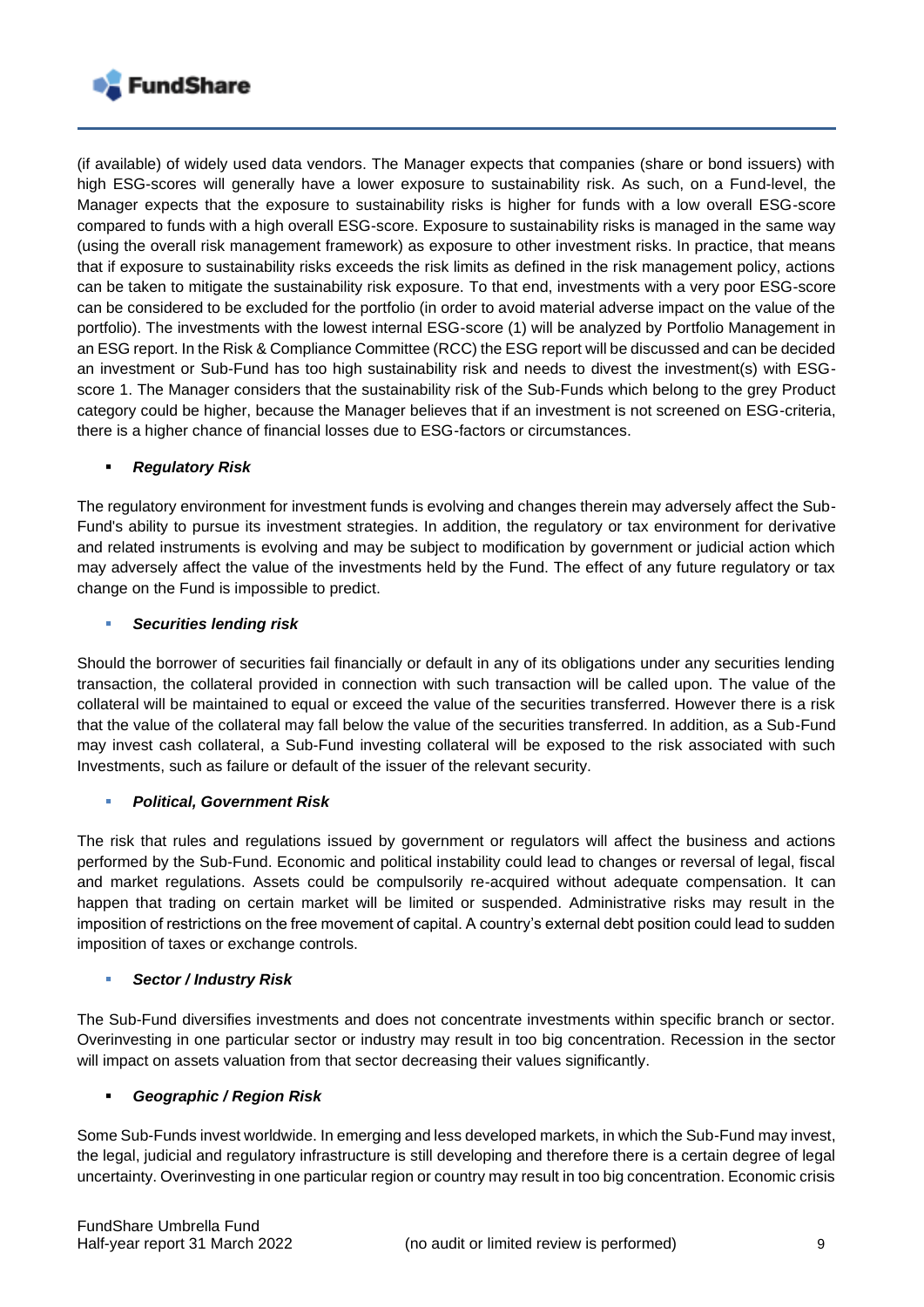

or political disturbance may impact valuation of assets from that region, possibly decreasing their values significantly.

#### ▪ *Risk of limited redemption opportunity*

The Participations (or Units) are not listed on any stock exchange. Participations (or Units) in a Sub-Fund may only be transferred to the Manager or on its behalf the Administrator. A Sub-Fund is obliged to repurchase Participations (or Units) on each Trading Day except when the NAV determination is suspended and consequently issue and redemption of Participations (or Units) will be postponed.

#### ▪ *Investment fund risk, fees, expenses, constituents*

Some Sub-Funds hold investment funds in their portfolio. These Sub-Funds face risk connected with holding investment funds:

- Increase in fees, an investment fund will increase fees for management and/or administration and/or performance. As a result, the return on investment will decrease.
- Change of redemption rules, an investment fund will change frequency and/or conditions of redemption. As a result, the fund will need more time in order to liquidate the position.
- Change of constituents, an investment fund will change holdings and/or weight of holding within the investment fund. As a result, the investment fund will not be suitable for the portfolio anymore due to restrictions or investment policy.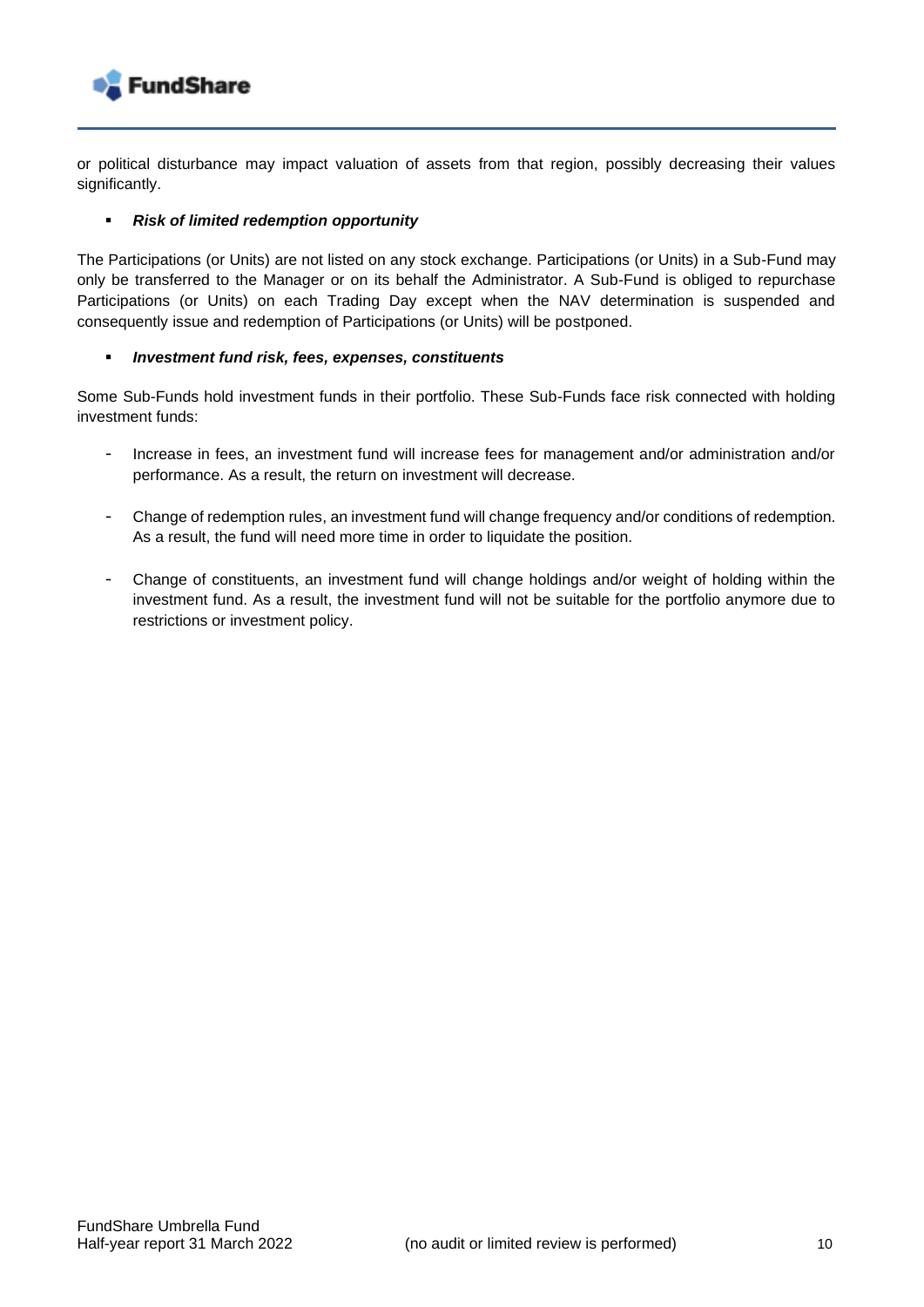

**Aggregated Half-Year Financial Statements 31 March 2022**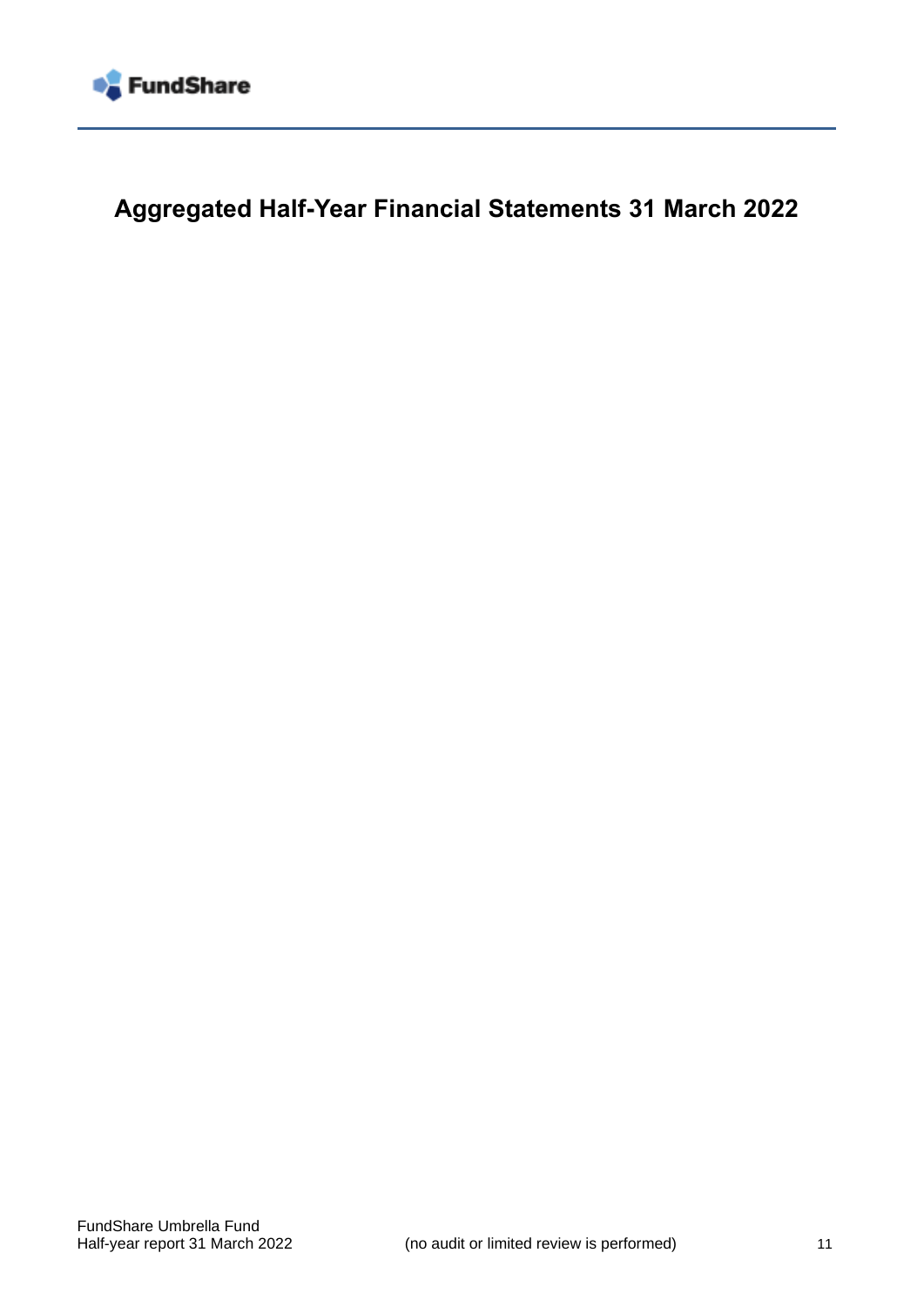

## <span id="page-11-0"></span>**Aggregated Balance Sheet as at 31 March 2022**

(Amounts in EUR, before appropriation of result)

| <b>Balance Sheet (in EUR)</b>                 | <b>HY 2022</b> | 2021       |
|-----------------------------------------------|----------------|------------|
|                                               |                |            |
| <b>Investments</b>                            |                |            |
| <b>Equity securities</b>                      | 18,725,141     | 18,949,375 |
| Investment funds (bonds)                      | 1,235,427      | 1,401,211  |
|                                               | 19,960,568     | 20,350,586 |
|                                               |                |            |
| <b>Receivables</b>                            |                |            |
| Other receivables and accrued income          | 8,114          | 6,463      |
|                                               | 8,114          | 6,463      |
|                                               |                |            |
| <b>Current liabilities</b>                    |                |            |
| Other payables                                | 22,644         | 23,086     |
|                                               | 22,644         | 23,086     |
| Total of receivables, other assets minus      | $-14,530$      | $-16,623$  |
| current liabilities                           |                |            |
| <b>Total assets minus current liabilities</b> | 19,946,038     |            |
|                                               |                | 20,333,963 |
| <b>Fund capital</b>                           |                |            |
| Paid in unit capital                          | 1,297,061      | 1,503,274  |
| Other reserves                                | 18,830,687     | 11,021,633 |
| Unappropriated result for the period*         | $-181,710$     | 7,809,056  |
| <b>Total fund capital</b>                     | 19,946,038     | 20,333,963 |

\* Net of interim dividends paid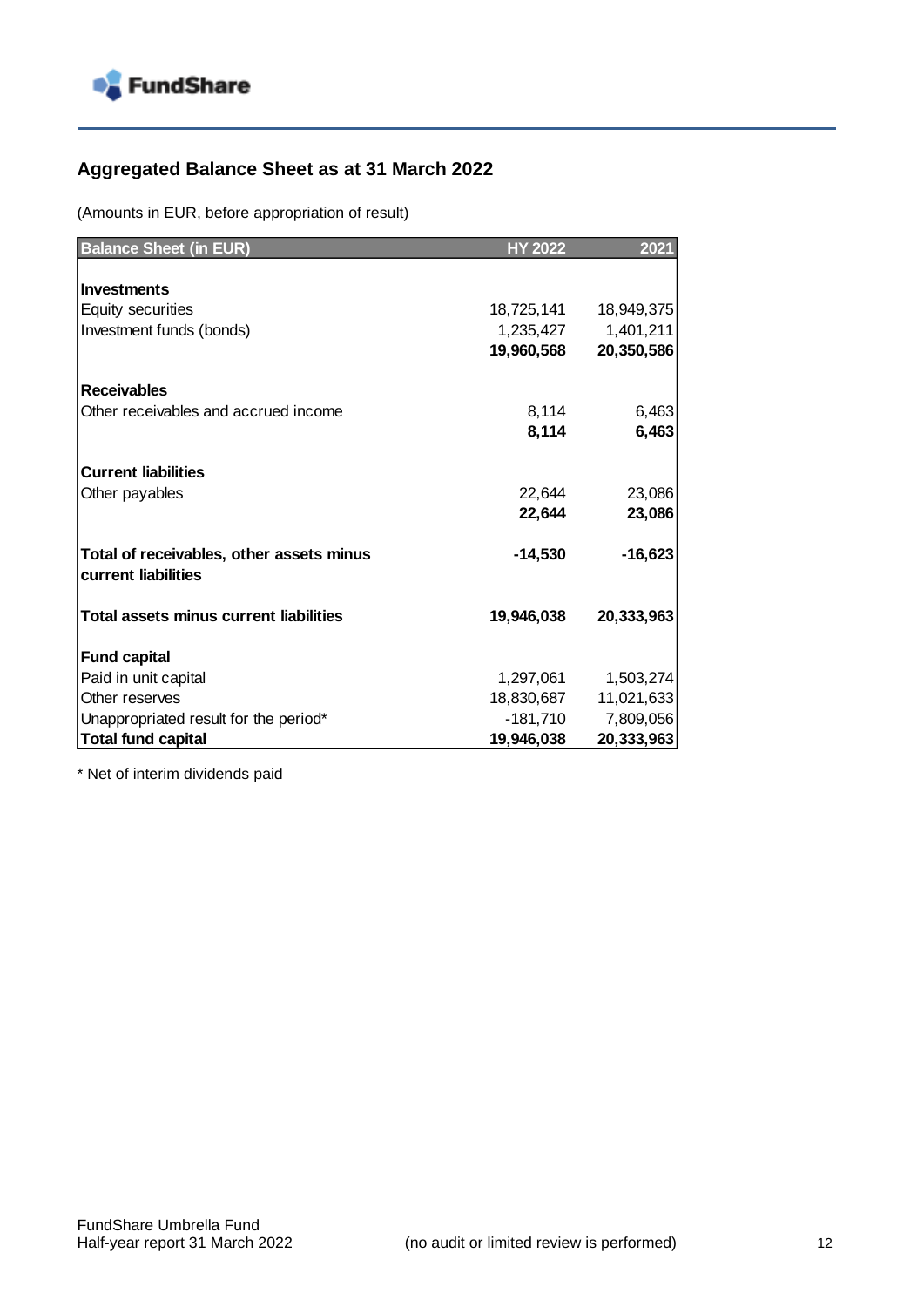

## <span id="page-12-0"></span>**Aggregated Income Statement for the period 1 October 2021 – 31 March 2022**

Reporting period 1 October 2021 up to and including 31 March 2022. Comparative figures relate to the period 1 October 2020 up to and including 31 March 2021.

(amounts in EUR)

| <b>Income Statement</b>                           | <b>HY 2022</b> | <b>HY 2021</b> |
|---------------------------------------------------|----------------|----------------|
|                                                   |                |                |
| Direct income from investments                    |                |                |
| <b>Dividends</b>                                  | 73,282         | 104,485        |
| Coupon interest                                   | O              | 123,019        |
|                                                   | 73,282         | 227,504        |
| Indirect income from investments and other assets |                |                |
| Realised results on equity securities             | 66,552         | 2,868,090      |
| Unrealised results on equity securities           | $-80,812$      | 3,117,386      |
| Realised results on debt securities               | 0              | 164,305        |
| Unrealised results on debt securities             | 0              | 79,351         |
| Realised results on investment funds              | $-71,281$      | 204,646        |
| Unrealised results on investment funds            | 130,577        | 1,344,478      |
| Currency results cash and cash equivalents        | $-156,369$     | $-38,422$      |
| <b>Total changes in value</b>                     | $-111,333$     | 7,739,834      |
| <b>Total investment result</b>                    | $-38,051$      | 7,967,338      |
| <b>Expenses</b>                                   |                |                |
| Management fees                                   | 133,483        | 357,464        |
| Depositary fees                                   | 2,505          | 12,533         |
| Operating expenses                                | 7,671          | 41,576         |
| <b>Total expenses</b>                             | 143,659        | 411,573        |
| <b>Result for the period</b>                      | $-181,710$     | 7,555,765      |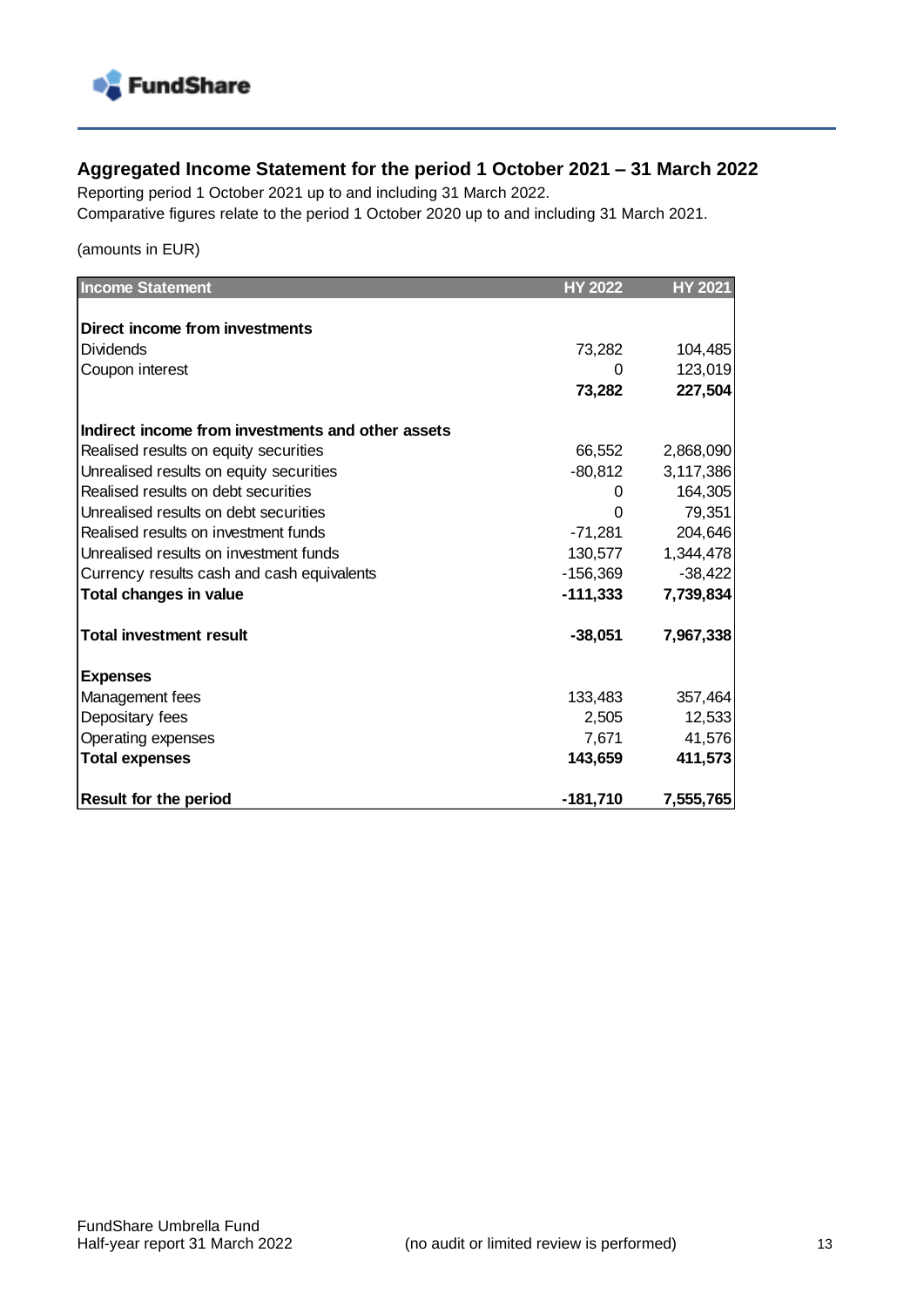

### **Notes to the aggregated financial statements per 31 March 2022**

#### **1 General**

#### **1.1 General information**

The Fund is an investment fund as referred to in Article 1:1 of the Wft. The Fund is not a legal entity, but the aggregate of the assets less an amount equal to all accrued debts, liabilities and obligations of the Fund, in which monies or other assets are called or received for the purpose of collective investment by the participants, as governed by the Prospectus. The Fund was established on 12 April 2012, and shall continue to exist for an indefinite period of time. The Fund's office address is that of the Manager.

#### **1.2 Activities**

The Fund comprises of various Sub-Funds each relating to a separate investment portfolio of securities, cash and cash equivalents and/or derivatives. The Manager of the Fund may add additional Sub-Funds and/or create Unit classes in the future.

As of the date of this report, the following Sub-Funds are taken into account:

- Sequoia Quantum Satis Fund; and
- Post Opbouw Inkomens Fund.

#### **1.3 Net Asset Value**

The Net Asset Value (and the Net Asset Value per Participation) will be expressed in euro (EUR) and determined at the close of business day by the Manager as stated in the relevant supplement to the Prospectus.

#### **1.4 Financial reporting period**

The regular financial reporting period for half year reporting is 1 October until 31 March. The comparative figures of the Balance Sheet relate to the period 1 October 2020 up to and including 30 September 2021. The comparative figures of the Income Statement relate to the period 1 October 2020 up to and including 31 March 2021.

#### **1.5 Significant Accounting Judgments, Estimates and Assumptions**

The preparation of the aggregated half-year financial statements in conformity with the relevant rules requires the use of certain critical accounting estimates. It also requires management to exercise its judgment in the process of applying the Fund's accounting policies. If necessary for the purposes of providing the view required under Section 362(1), Book 2, of the Netherlands Civil Code, the nature of these estimates and judgments, including the related assumptions, is disclosed in the notes to the financial statement items in question.

#### **1.6 Basis of Preparation**

The aggregated half-year financial statements of the Fund have been prepared in accordance with the statutory provisions of Part 9, Book 2, of The Netherlands Civil Code, the Act on Financial Supervision and the firm pronouncements in the Guidelines (615) for Annual Reporting in The Netherlands as issued by the Dutch Accounting Standards Board.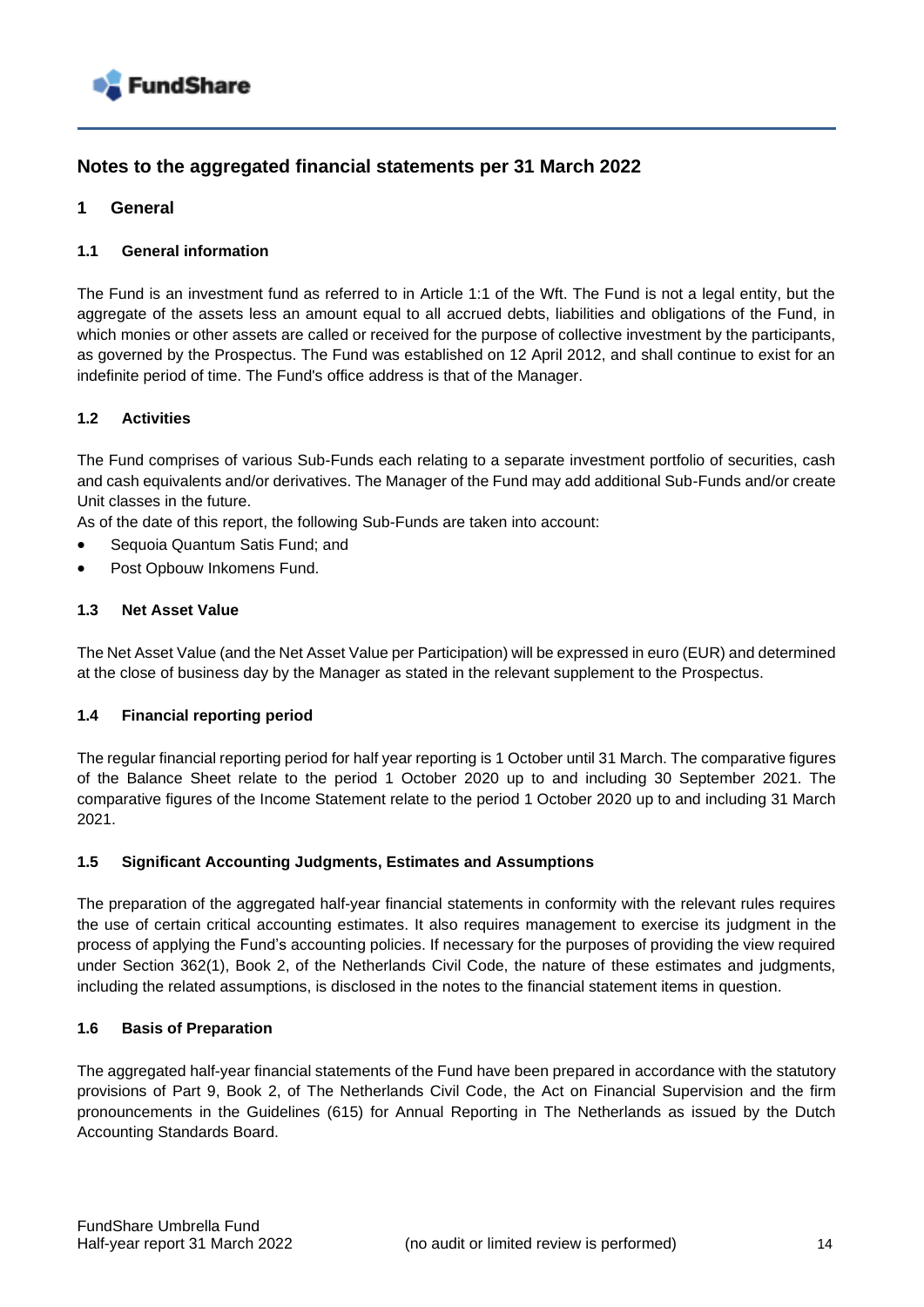

#### **1.7 Basis of aggregation**

The Manager prepares and discloses aggregated financial statements for the Fund, which aggregates the financial performance, the financial position and the cash flows of the Sub-Funds. The individual statements per Sub-Fund are part of the notes to the financial statements of the Fund.

#### **1.8 Reporting currency**

The Fund's aggregated financial statements have been drawn up in Euro (EUR). The liquidity of the Fund is managed on a day-to-day basis in Euro in order to handle the issue, subscription and redemption of the Fund's redeemable Participations (or Units). The Fund's performance is evaluated in Euro. Therefore, the management considers the Euro as the functional currency that most faithfully represents the economic effects of the underlying transactions, events and conditions.

#### **2 Valuation principles for preparing the aggregated balance sheet**

#### **2.1 Initial recognition financial instruments**

On initial recognition, financial instruments (assets and liabilities) are measured at fair value and directly attributable transaction and transaction related expenses. The fair value upon initial recognition under normal circumstances would be the transaction price of the financial instrument at the trade date.

If financial instruments are subsequently measured at fair value through profit and loss, then directly attributable transaction and transaction related expenses are directly recognized in the income statement.

#### **2.2 Financial assets: classification and measurement**

The Fund classifies its financial assets in the following categories:

- Held-for-trading financial assets are measured at fair value through profit or loss;
- Hedging derivatives are carried at cost, applying cost price hedge accounting; and
- Other derivatives, if any, are measured at fair value through profit or loss.

#### **2.3 Valuation based on fair value and its hierarchy**

Fair value is the price that would be received to sell an asset or paid to transfer a liability in an orderly transaction in the principal (or most advantageous) market at the measurement date under current market conditions (i.e. an exit price) regardless of whether that price is directly observable or estimated using another valuation technique. Fair value is determined by the Manager on an instrument-by-instrument basis.

- When financial instruments are traded in an active market, the quoted market price is the best indication of fair value. The Fund uses the price of the most recent transaction (close price) as the quoted market price.
- In circumstances whereby the close price is not a reliable indication of the fair value (i.e. the market is not active, the market is not sufficiently developed or the volumes being transacted are limited), valuation techniques can be used to determine a reliable fair value.
- Commonly used valuation techniques are comparison to fair value of instruments with similar characteristics, discounted cash flow and option models. When using the discounted cash flow technique, the reporting entity uses the discount rate applicable to comparable financial instruments with regard to terms and characteristics, including credit standing of the counterparty, the agreed interest rate period, the remaining maturity and the currency of the payment.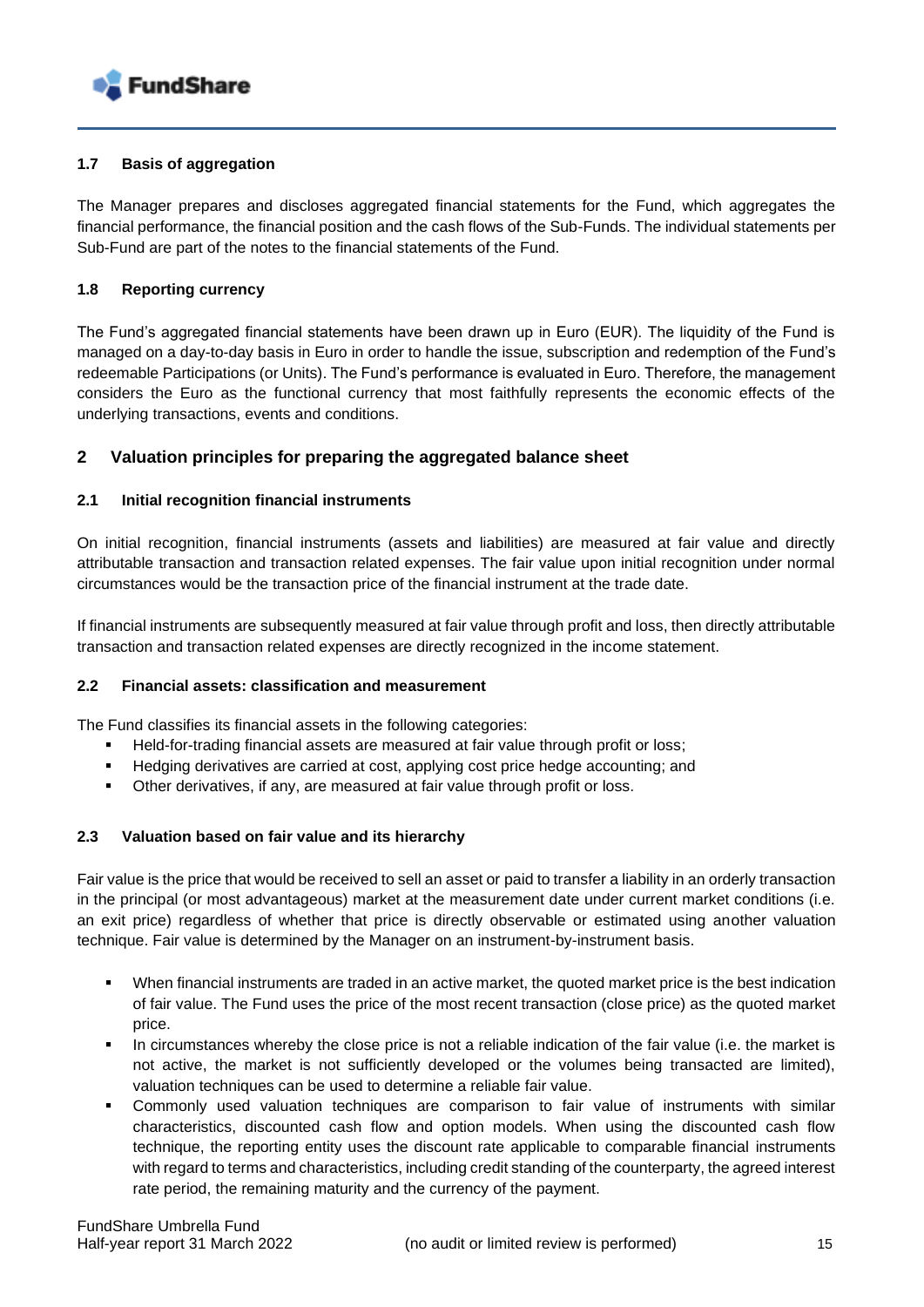

#### **2.4 Investments in debt securities**

If listed on a regulated market, debt securities are stated at fair value following their initial recognition. Changes in the fair value are recognized in the income statement. The best evidence of the fair value of listed debt securities (bonds) are close prices of the (primary) markets on which these are traded. The close prices used are 'flat' prices (clean prices), which do not include accrued interest. The carrying amount of debt securities shall not include accrued interest. Accrued interest on debt securities is included in the balance sheet line "Other receivables and accrued income".

#### **2.5 Investments in listed equity securities**

Investments in listed equity securities are stated at fair value following their initial recognition. Changes in the fair value are recognized in the income statement.

#### **2.6 Investments in open-ended unlisted investment funds**

Participations (or Units) in open-ended unlisted investment funds are traded with the fund only based on its published net asset value (NAV) as validated by the fund manager. The validated NAV is representative of the fair value of the investments in the investment fund if the NAV is dated as of the Fund's measurement date and is calculated in a manner consistent with fair value measurement principles under Dutch GAAP.

#### **2.7 Derivatives measurement**

#### **2.7.1 Derivatives held for trading**

Derivatives (assets and liabilities) having listed equity securities as the underlying financial instrument and which are part of the trading portfolio, are measured at fair value (unless cost price hedge accounting is applied). Changes in the fair value of derivative contracts are recorded as unrealized gains and losses in the income statement. The Fund generally records a realized gain or loss on the expiration, termination, or settlement of a derivative contract. Typically, derivative contracts serve as components of the Fund's investment strategy and are utilized primarily to structure and hedge investments, to enhance performance and reduce risk to the Fund. The Fund can use derivative financial instruments to hedge its risks, but derivative financial instruments may also be used for trading purposes where the Manager believes this would be more effective than investing directly in the underlying financial instruments.

#### **2.8 Other assets and current liabilities**

Other assets (which consist of cash and cash equivalents) and current liabilities are stated at amortized cost which due to their short-term nature equal nominal value.

#### **2.9 Foreign Currency Translation**

Transactions during the period, including purchases and sales of securities, income and expenses, are translated at the rate of exchange prevailing on the date of the transaction. Monetary assets and liabilities denominated in foreign currencies are retranslated at the functional currency rate of exchange ruling at the reporting date. Foreign currency transaction gains and losses on financial instruments at fair value are included in the income statement as part of the 'Value adjustments of investments and other assets'.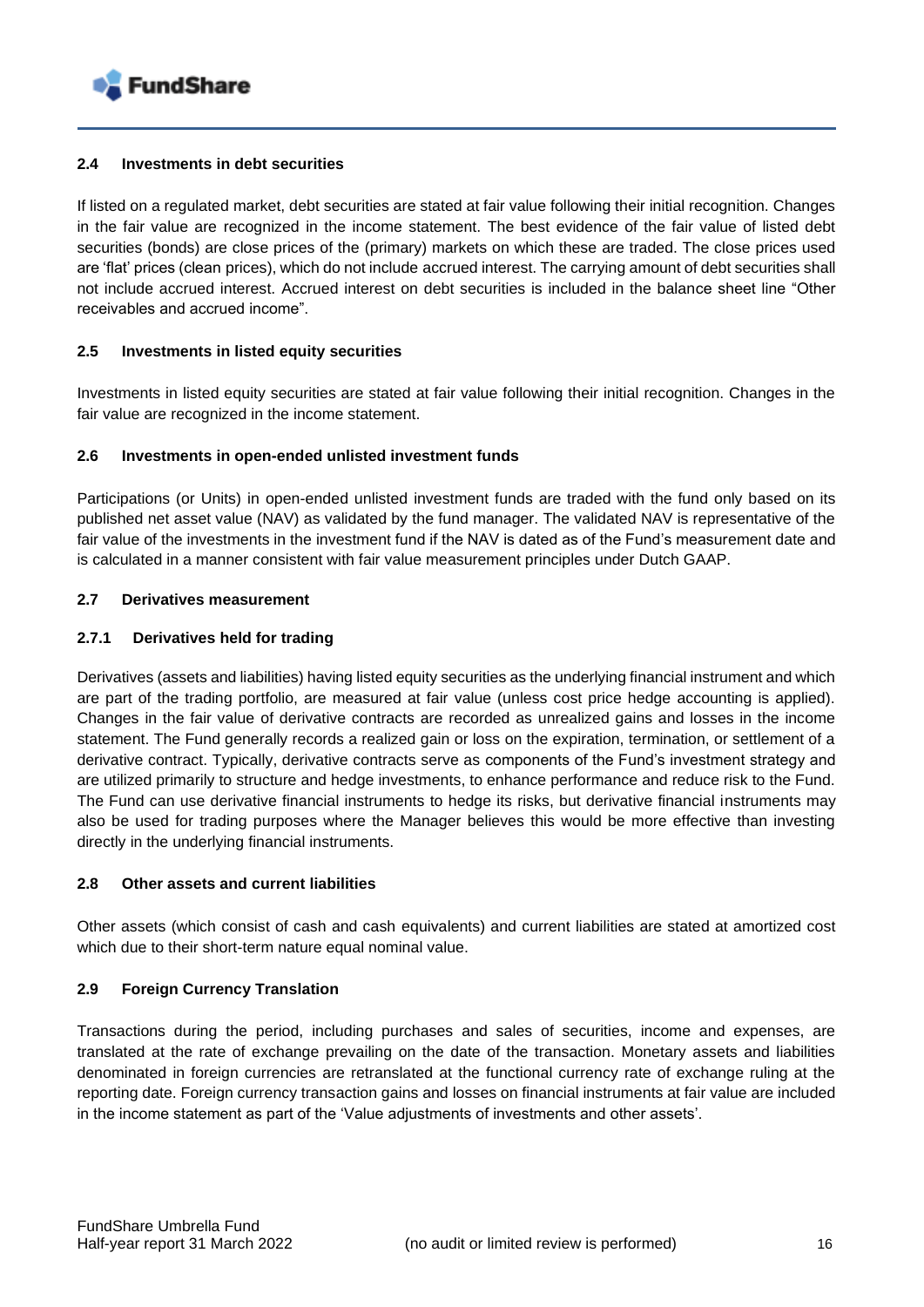

| <b>Currency rates</b> | 2022     | 2021     |
|-----------------------|----------|----------|
| <b>CAD</b>            | 1.3836   | 1.4736   |
| <b>CHF</b>            | 1.0212   | 1.1069   |
| DKK                   | 7.4383   | 7.4405   |
| <b>GBP</b>            | 0.8424   | 0.8511   |
| <b>HKD</b>            | 8.6676   | 9.1158   |
| JPY                   | 134.6600 | 129.8701 |
| <b>SEK</b>            | 10.3988  | 10.2354  |
| <b>USD</b>            | 1.1067   | 1.1730   |

The foreign exchange rates applied as at the balance sheet date were as follows (in equivalents of EUR):

*(source: Bloomberg)*

#### **3 Principles for determining the result**

Investment result consists of direct income from investments, realized and unrealised income from investments and other assets less expenses.

#### **3.1 Direct income from investments**

#### **3.1.1 Income from debt securities (interest)**

Coupon interest income from debt securities is accounted for in the income statement on the basis of the accrual method. Interest received comprises coupon interest to be received on government bonds, corporate debt or loan notes with variable interest. Interest accrues on a daily basis.

#### **3.1.2 Income from equity securities (dividend)**

Dividend income is recognized when the Fund's right to receive has been established, normally being the exdividend date. Dividend income is recognized net of withholding tax deducted at the source, if any.

#### **3.2 Indirect income from investments and other assets**

The indirect income from investments and other assets includes all realized gains and losses on disposal of investments and all unrealized changes in the market value of investments and foreign exchange gains and losses with respect cash and cash equivalents.

The realised results from financial instruments represents the difference between the sale price and the historical cost price less recognised unrealised result previous years. The cost price is calculated on the basis of the weighted average method. The unrealised result represents the difference between the cost price, or market value of a financial instrument at the beginning of the year, and its market value at the end of the year.

#### **3.3 Expenses**

Expenses are accounted for in the income statement on the basis of the accrual method. Exceptions to this are transaction and transaction related expenses incurred when purchasing financial instruments. These expenses are included in the cost price of the financial instrument. Expenses incurred in the sale of financial instruments are deducted from the proceeds.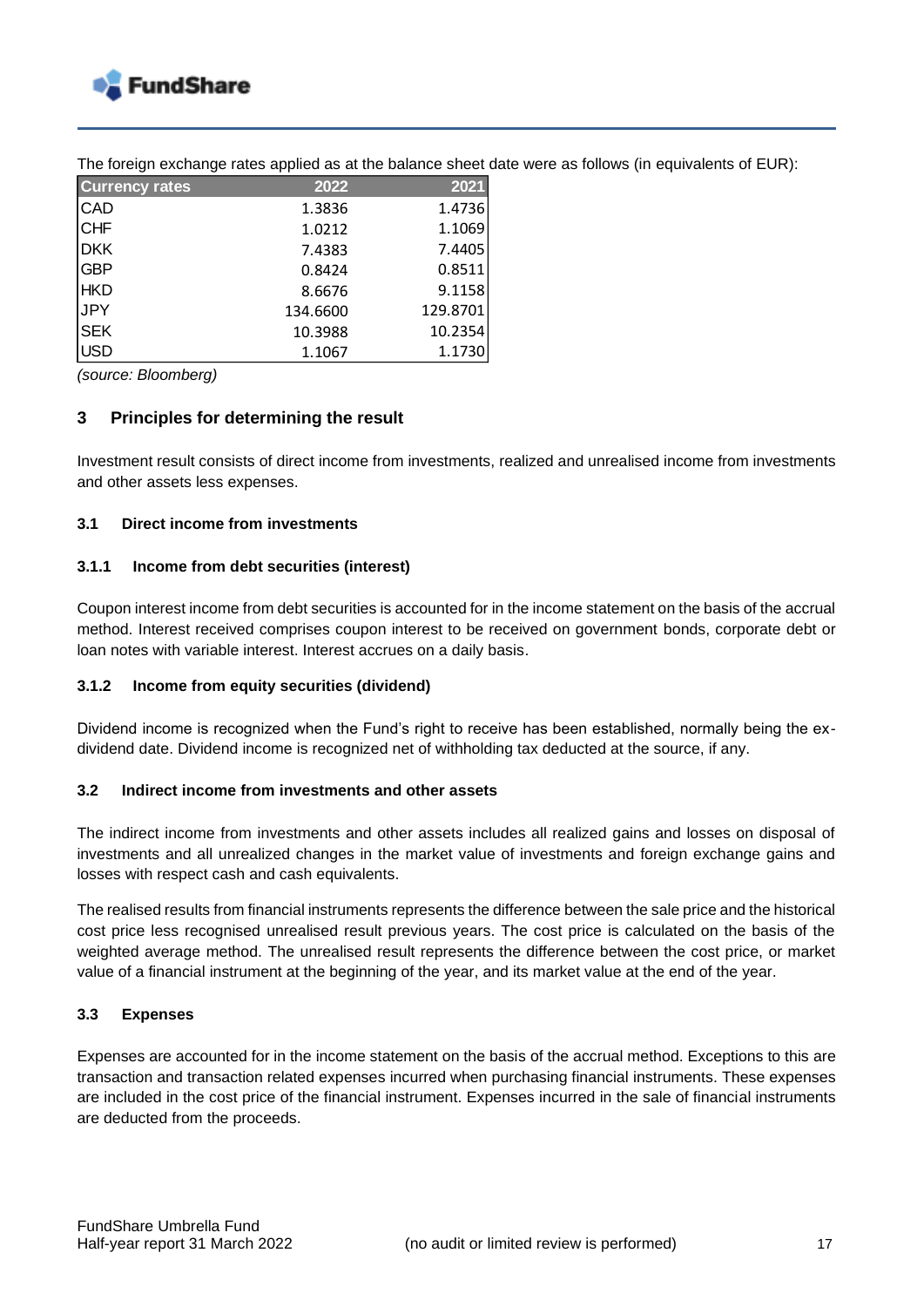

#### **3.4 Tax**

The Fund and each Sub-Fund are structured as transparent for Dutch tax purposes. The Fund and each Sub-Fund are from corporate income tax perspective, "closed funds for joint account" (*besloten fondsen voor gemene rekening*). This means that the Fund is fiscally transparent and is therefore not subject to Dutch corporate income tax or dividend withholding tax if applicable. However dividends and interest income on debt securities received by the Fund can be subject to withholding tax deducted at the source.

#### **4 Financial instruments risk management**

The financial risks that could influence investments in financial instruments held by the Fund are described in detail below:

#### **4.1 Market Risk**

Market risk is the risk that movements in market factors - such as foreign exchange rates (currency risk), interest rates (interest rate risk), and other price risk (equity price risk) – that will cause the fair value of financial instruments to fluctuate and reduce the Sub-Fund's income or the value of its portfolios

#### **4.1.1 Currency Risk**

Since the instruments held by Sub-Fund may be denominated in currencies different from Euro, the Sub-Fund may be affected unfavorably by exchange control regulations or fluctuations in currency rates. For this reason, changes in currency exchange rates can affect the value of the Sub-Fund's portfolio.

#### **4.1.2 Interest Rate Risk**

The value of any interest-bearing financial instruments held by a Sub-Fund will rise or fall inversely with changes in interest rates. Interest rates typically vary from one country to another, and may change for a number of reasons. Those reasons include rapid expansions or contractions of a country's money supply, changes in demand by business and consumers to borrow money and actual or anticipated changes in the rate of inflation. In general, if interest rates increase, one may expect that the market value of a fixed income instrument which pays interest payments would fall, whereas if interest rates decrease, one may expect that the market value of such investment would increase.

#### **4.1.3 Other Price Risk**

Price risk which is neither interest rate risk, nor exchange rate risk, such as equity price risk arising from heldfor-trading equity investments. The risk that the fair value or future cash flows of a financial instrument will fluctuate because of changes in market prices (other than those arising from interest rate risk or currency risk), whether those changes are caused by factors specific to the individual financial instrument or its issuer or by factors affecting all similar financial instruments traded in the market.

#### **4.2 Credit Risk**

Credit risk arises as both issuer credit risk and counterparty credit risk.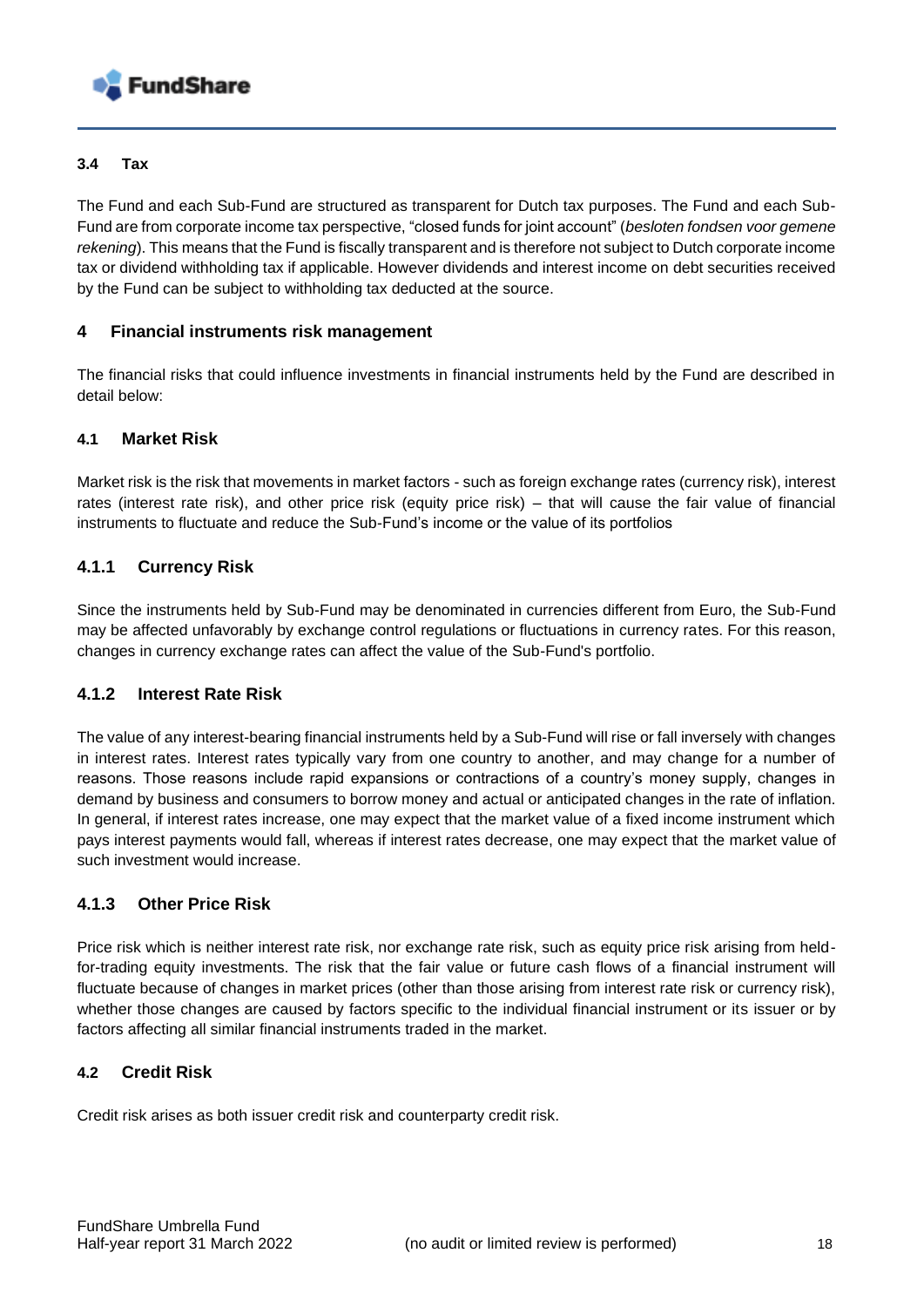

#### **4.2.1 Issuer Credit Risk**

Credit risk arises from the uncertainty surrounding the ultimate repayment of principal and interest or other debt instrument investments by the issuers of such securities. Although Sub-Funds may invest in high quality credit instruments, there can be no assurance that the institutions or securities in which a Sub-Fund invests will not be subject to credit difficulties leading to the loss of some or all of the sums invested in such institutions, securities or other instruments. An investment in bonds or other debt securities involves counterparty risk of the issuer of such bonds or debt securities which may be evidenced by the issuer's credit rating or Credit Quality Score. An investment in bond or other debt securities issued by issuers with a lower credit rating are generally considered to have a higher credit risk and a greater possibility of default than that of more highly rated issuers. In the event that any issuer of bonds or other debt securities experiences financial or economic difficulties this may affect the value of the bonds or other debt securities (which may be zero) and any amounts paid on such bonds or other debt securities (which may be zero). In case of default, for example, the issuer may not be able to meet its obligations to repay the nominal amount and interest. This may in turn affect the NAV of a Sub-Fund.

#### **4.2.2 Counterparty Credit Risk**

In entering into over the counter (OTC) fixed income securities transactions which involve counterparties there is a risk that a counterparty will wholly or partially fail to honor its contractual obligations. The Fund could experience delays in liquidating the position and significant losses, including declines in the value of the investment during the period in which the counterparty is not able to meet its obligations. Losses of financial instruments may be sustained by the Fund as a result of negligence, fraudulent behavior and/or the liquidation, bankruptcy or insolvency of a counterparty.

The maximum credit risk exposure (before hedging) per 31 March 2022 amounts to EUR 8,114 (2021: EUR 6,463).

#### **4.2.3 Cash and cash equivalents**

The Fund's cash and cash equivalents are held solely at the Fund's broker, CACEIS Bank S.A., Netherlands Branch. Per 23 March 2022 CACEIS Bank S.A., Netherlands Branch registered at regulator DNB, part of French bank CACEIS, is added as extra Custodian / Broker next to flatexDEGIRO Bank Dutch Branch.

#### **4.2.4 Debt securities**

The Fund incurs credit risk on investments in debt securities. The issuer of any debt security acquired by the Fund may default on its financial obligations. Moreover, the price of any debt security acquired by the Fund normally reflects the perceived risk of default of the issuer of that security at the time the Fund acquired the debt security. If after acquisition the perceived risk of default increases, the value of the debt security held by the Fund is likely to decrease. The Manager can manage credit risk by investing in investment grade debt securities and diversifying the credit portfolio across countries and issuers. The Cash Funds are following the MMFR and MiFID II regulation. This leads to an investment universe of only short-term high-quality bonds, with very low credit risk.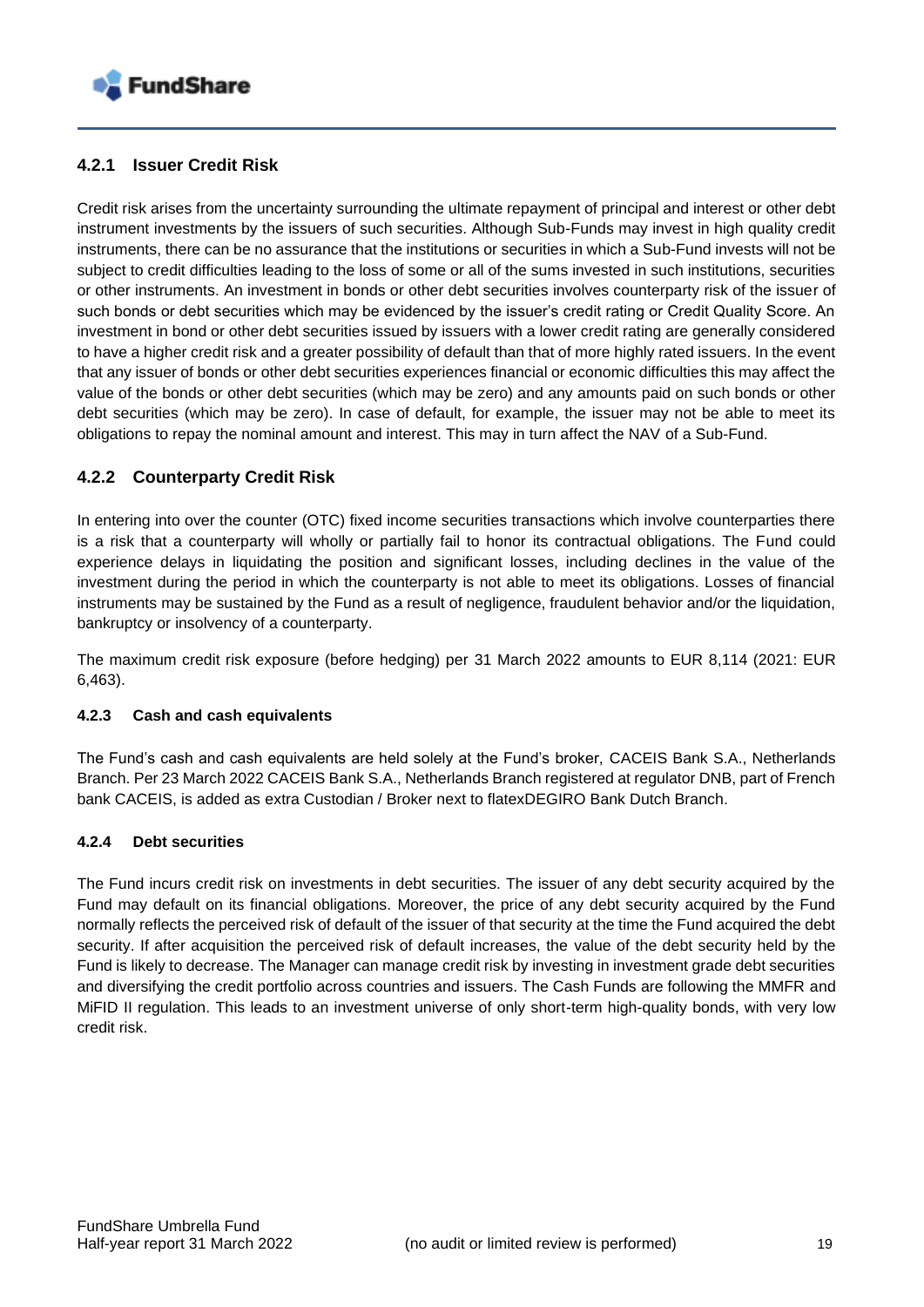

**Notes to the Sub-Funds**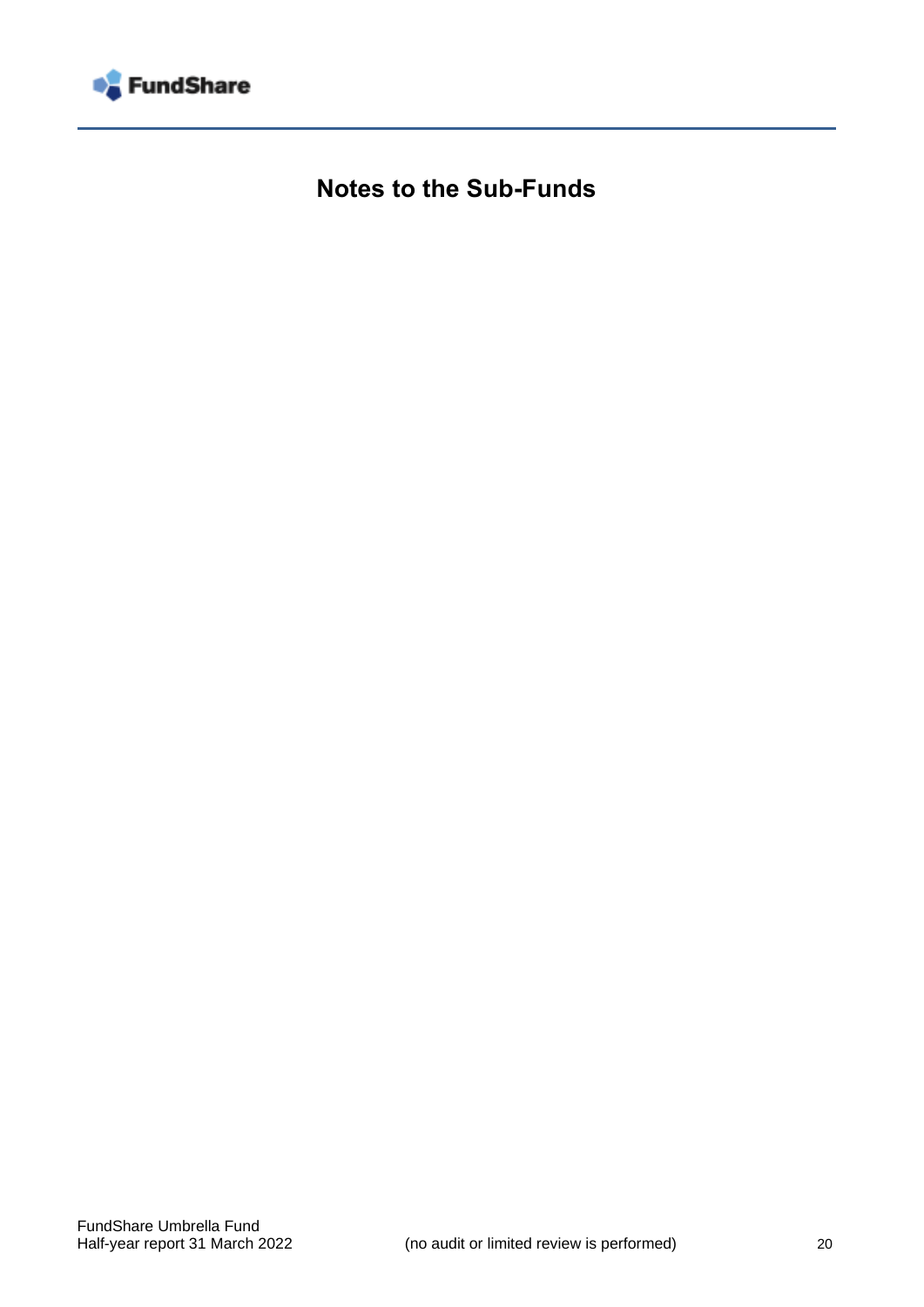

## **Balance Sheet Sequoia Quantum Satis Fund as at 31 March 2022**

| <b>Balance Sheet (in EUR)</b>            | 3/31/2022 | 9/30/2021 |
|------------------------------------------|-----------|-----------|
|                                          |           |           |
| <b>Investments</b>                       |           |           |
| <b>Equity securities</b>                 | 7,419,569 | 7,786,011 |
| Investment funds (bonds)                 | 263,402   | 39,589    |
|                                          | 7,682,971 | 7,825,600 |
|                                          |           |           |
| <b>Receivables</b>                       |           |           |
| Other receivables and accrued income     | 5,830     | 5,180     |
|                                          | 5,830     | 5,180     |
|                                          |           |           |
| <b>Current liabilities</b>               |           |           |
| Other payables                           | 7,654     | 7,787     |
|                                          | 7,654     | 7,787     |
|                                          |           |           |
| Total of receivables, other assets minus | $-1,824$  | $-2,607$  |
| current liabilities                      |           |           |
|                                          |           |           |
| Total assets minus current liabilities   | 7,681,147 | 7,822,993 |
|                                          |           |           |
| <b>Fund capital</b>                      |           |           |
| Paid in unit capital                     | 3,275,835 | 3,190,383 |
| Other reserves                           | 4,632,610 | 3,162,138 |
| Unappropriated result for the period     | -227,298  | 1,470,472 |
| <b>Total fund capital</b>                | 7,681,147 | 7,822,993 |
|                                          |           |           |
| Net Asset Value per unit                 | 22.71     | 23.38     |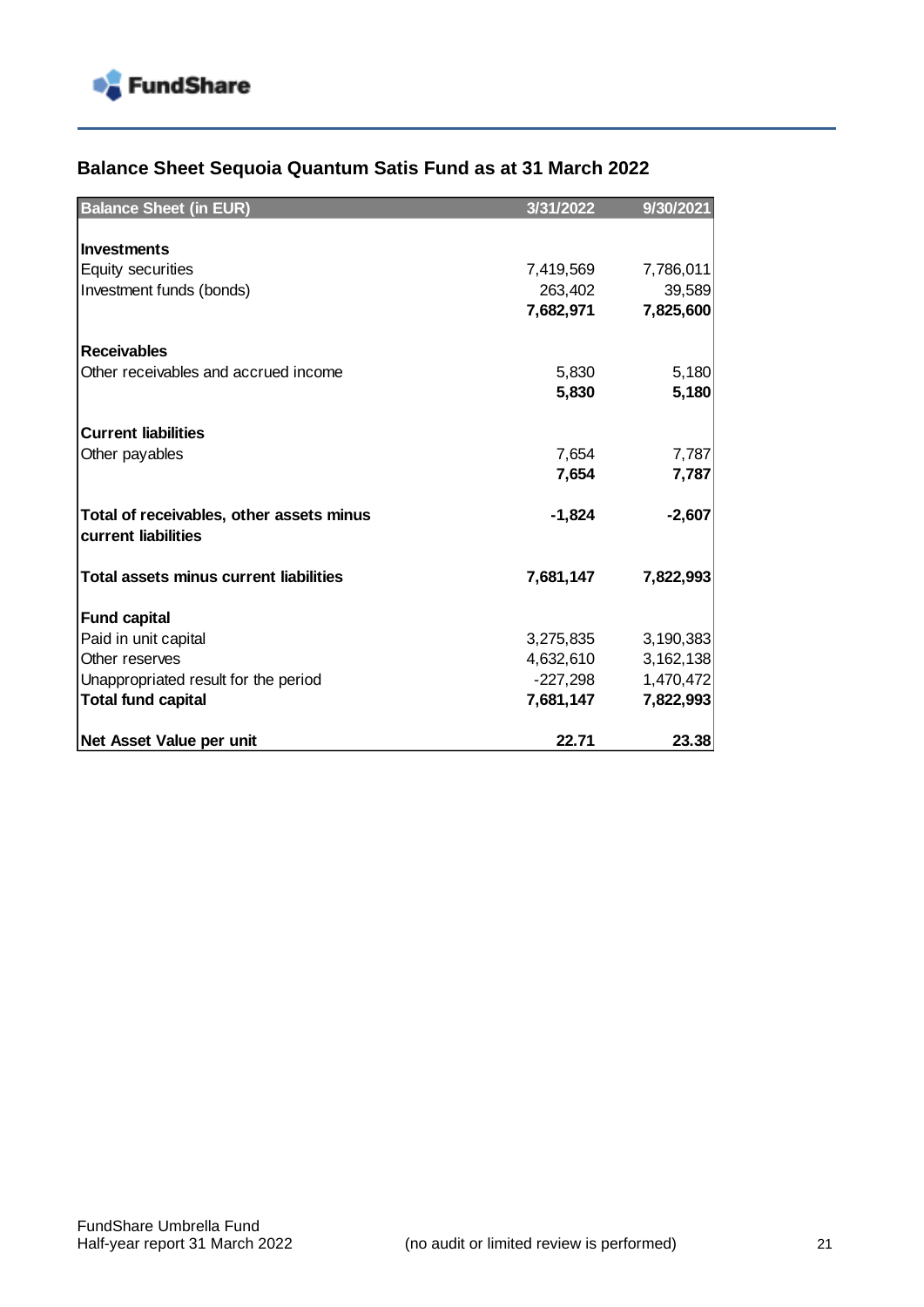

#### **Income Statement Sequoia Quantum Satis Fund over the period 1 October 2021 – 31 March 2022**

| <b>Income Statement (in EUR)</b>                  | 3/31/2022  | 3/31/2021 |
|---------------------------------------------------|------------|-----------|
| Direct income from investments                    |            |           |
|                                                   |            |           |
| <b>Dividends</b>                                  | 27,128     | 16,471    |
|                                                   | 27,128     | 16,471    |
| Indirect income from investments and other assets |            |           |
| Realised results on equity securities             | 61,495     | 30,873    |
| Unrealised results on equity securities           | 8,255      | 806,312   |
| Realised result on investment funds               | $-84,521$  | $-352$    |
| Unrealised result on investment funds             | 55,326     | $-22$     |
| Currency results cash and cash equivalents        | $-247,689$ | $-1,308$  |
| <b>Total changes in value</b>                     | $-207,134$ | 835,503   |
| <b>Total investment result</b>                    | $-180,006$ | 851,974   |
| <b>Expenses</b>                                   |            |           |
| Management fees                                   | 38,699     | 33,149    |
| Depositary fees                                   | 2,505      | 1,754     |
| Operating expenses                                | 6,088      | 5,900     |
| <b>Total expenses</b>                             | 47,292     | 40,803    |
| <b>Result for the period</b>                      | $-227,298$ | 811,171   |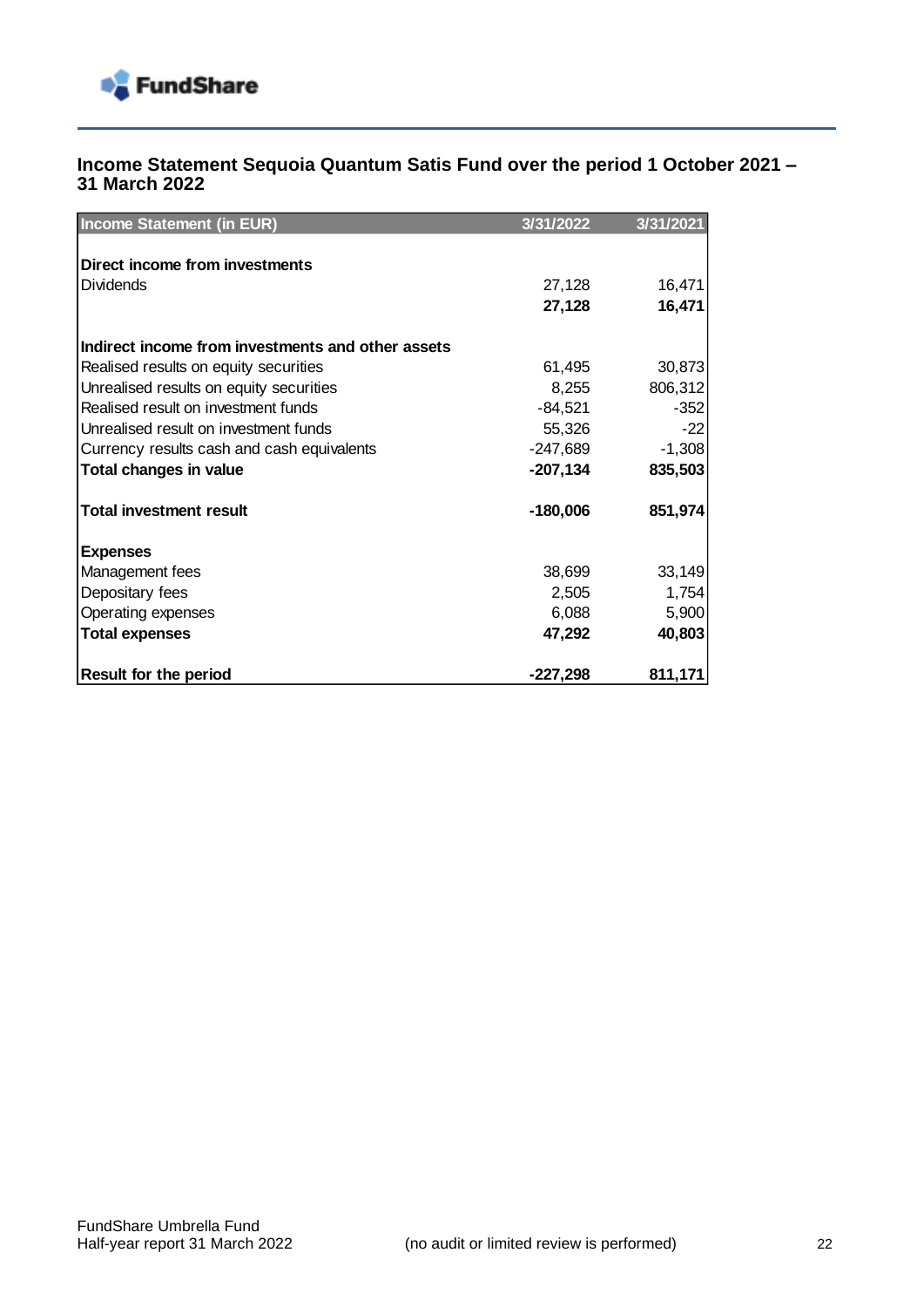

## **Movement schedule fund capital Sequoia Quantum Satis Fund**

| Movement schedule fund capital (in EUR)            | 3/31/2022  | 9/30/2021  |
|----------------------------------------------------|------------|------------|
|                                                    |            |            |
| Paid in unit capital                               |            |            |
| <b>Balance at beginning of period</b>              | 3,190,383  | 3,197,167  |
| Issuance of units                                  | 883,678    | 843,740    |
| Redemption of units                                | -798,226   | $-850,524$ |
| Balance at end of period                           | 3,275,835  | 3,190,383  |
| <b>Other reserves</b>                              |            |            |
| Balance at beginning of period                     | 3,162,138  | 2,595,713  |
| Addition of appropriated result previous period    | 1,470,472  | 566,425    |
| Balance at end of period                           | 4,632,610  | 3,162,138  |
| <b>Result for the period</b>                       |            |            |
| Balance at beginning of period                     | 1,470,472  | 566,425    |
| Subtraction of appropriated result previous period | -1,470,472 | $-566,425$ |
| Result for the period                              | -227,298   | 1,470,472  |
| <b>Balance at end of period</b>                    | $-227,298$ | 1,470,472  |
| Total fund capital                                 | 7,681,147  | 7,822,993  |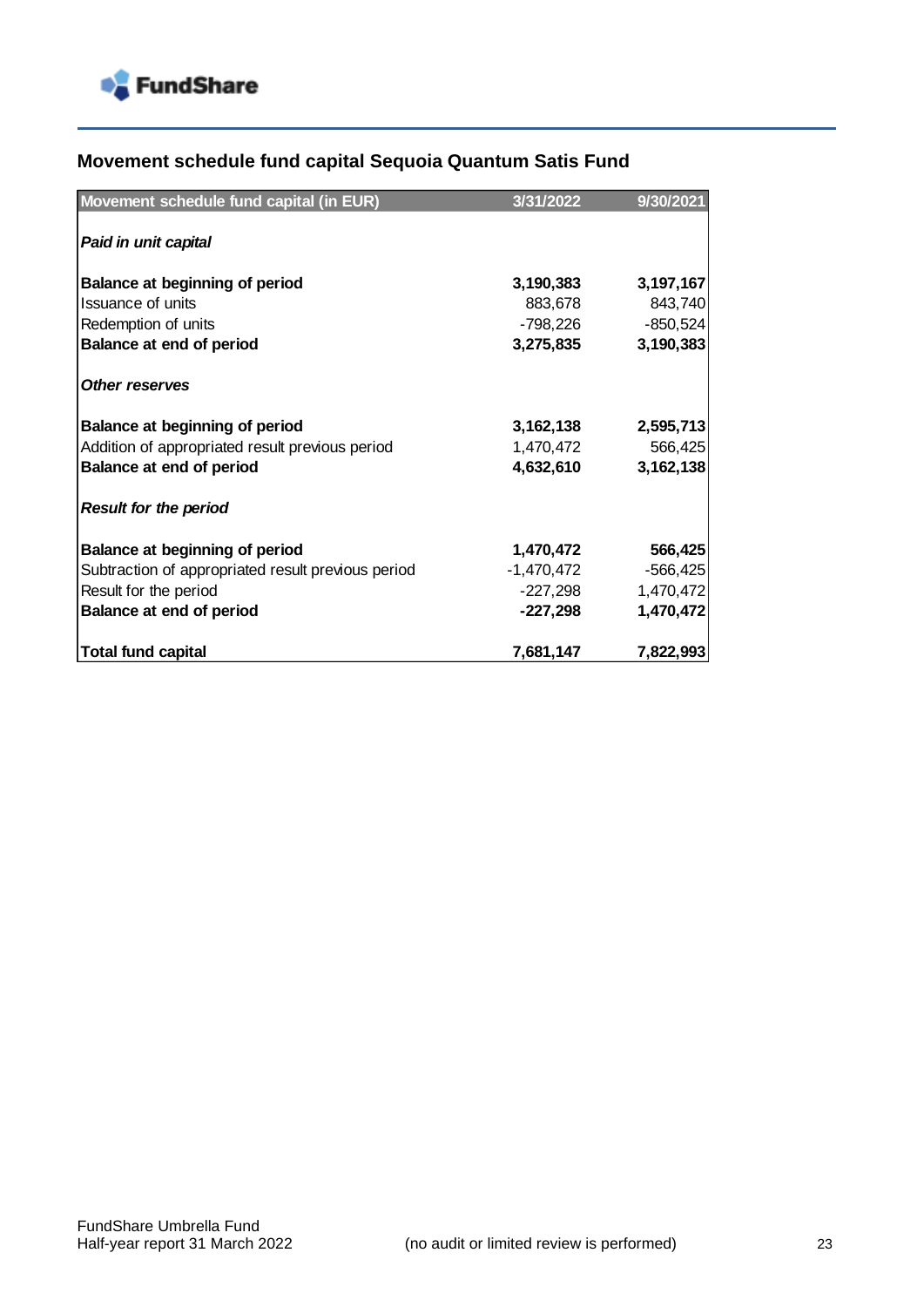

## **Balance Sheet Post Opbouw Inkomens Fund as at 31 March 2022**

| <b>Balance Sheet (in EUR)</b>            | 3/31/2022  | 9/30/2021    |
|------------------------------------------|------------|--------------|
|                                          |            |              |
| <b>Investments</b>                       |            |              |
| <b>Equity securities</b>                 | 11,305,572 | 11, 163, 364 |
| Investment funds (bonds)                 | 972,025    | 1,361,622    |
|                                          | 12,277,597 | 12,524,986   |
|                                          |            |              |
| <b>Receivables</b>                       |            |              |
| Other receivables and accrued income     | 2,284      | 1,283        |
|                                          | 2,284      | 1,283        |
|                                          |            |              |
| <b>Current liabilities</b>               |            |              |
| Other payables                           | 14,990     | 15,299       |
|                                          | 14,990     | 15,299       |
|                                          |            |              |
| Total of receivables, other assets minus | $-12,706$  | $-14,016$    |
| current liabilities                      |            |              |
|                                          |            |              |
| Total assets minus current liabilities   | 12,264,891 | 12,510,970   |
| <b>Fund capital</b>                      |            |              |
| Paid in unit capital                     | 10,669,488 | 10,961,155   |
| Other reserves                           | 1,549,815  | 487,234      |
| Unappropriated result for the period     | 45,588     | 1,062,581    |
| <b>Total fund capital</b>                | 12,264,891 | 12,510,970   |
|                                          |            |              |
| Net Asset Value per unit                 | 15.21      | 15.14        |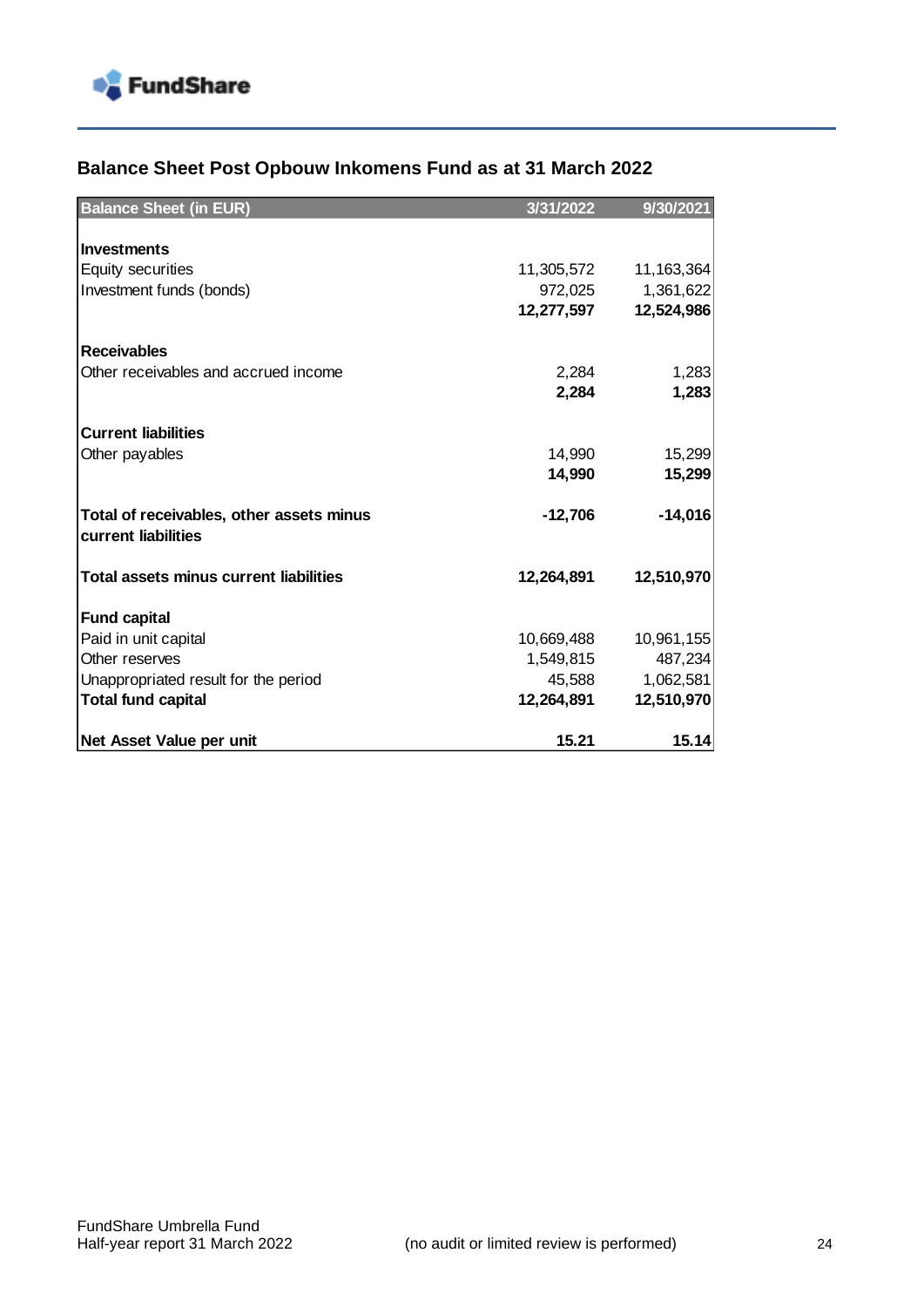

#### **Income Statement Post Opbouw Inkomens Fund over the period 1 October 2021 – 31 March 2022**

| <b>Income Statement (in EUR)</b>                  | 3/31/2022 | 3/31/2021 |
|---------------------------------------------------|-----------|-----------|
|                                                   |           |           |
| Direct income from investments                    |           |           |
| <b>Dividends</b>                                  | 46,154    | 28,079    |
|                                                   | 46,154    | 28,079    |
| Indirect income from investments and other assets |           |           |
| Realised results on equity securities             | 5,057     | 1,422,629 |
| Unrealised results on equity securities           | -89,067   | 359,646   |
| Realised result on investment funds               | 13,240    | $-3,971$  |
| Unrealised result on investment funds             | 75,251    | $-883$    |
| Currency results cash and cash equivalents        | 91,320    | $-15,564$ |
| Total changes in value                            | 95,801    | 1,761,857 |
| <b>Total investment result</b>                    | 141,955   | 1,789,936 |
| <b>Expenses</b>                                   |           |           |
| Management fees                                   | 94,784    | 79,106    |
| Operating expenses                                | 1,583     | $-246$    |
| <b>Total expenses</b>                             | 96,367    | 78,860    |
| <b>Result for the period</b>                      | 45,588    | 1,711,076 |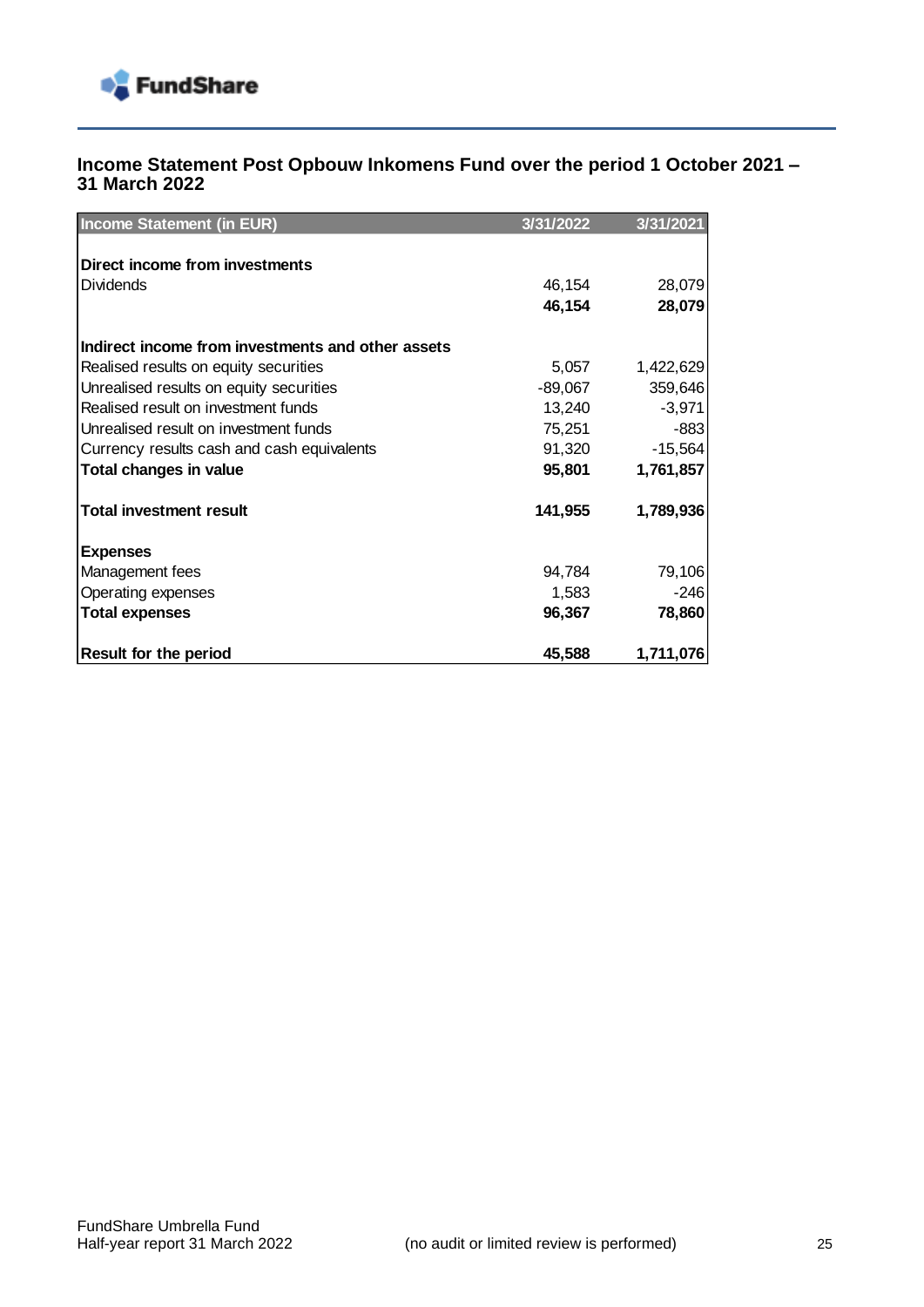

## **Movement schedule fund capital Post Opbouw Inkomens Fund**

| Movement schedule fund capital (in EUR)            | 3/31/2022    | 9/30/2021    |
|----------------------------------------------------|--------------|--------------|
|                                                    |              |              |
| Paid in unit capital                               |              |              |
| Balance at beginning of period                     | 10,961,155   | 8,313,584    |
| Issuance of units                                  | 3,670,401    | 4,898,508    |
| Redemption of units                                | $-3,962,068$ | $-2,250,937$ |
| Balance at end of period                           | 10,669,488   | 10,961,155   |
| <b>Other reserves</b>                              |              |              |
|                                                    |              |              |
| Balance at beginning of period                     | 487,234      | 414,034      |
| Addition of appropriated result previous period    | 1,062,581    | 73,200       |
| Balance at end of period                           | 1,549,815    | 487,234      |
| <b>Result for the period</b>                       |              |              |
| Balance at beginning of period                     | 1,062,581    | 73,200       |
| Subtraction of appropriated result previous period | $-1,062,581$ | $-73,200$    |
| Result for the period                              | 45,588       | 1,062,581    |
| Balance at end of period                           | 45,588       | 1,062,581    |
| <b>Total fund capital</b>                          | 12,264,891   | 12,510,970   |